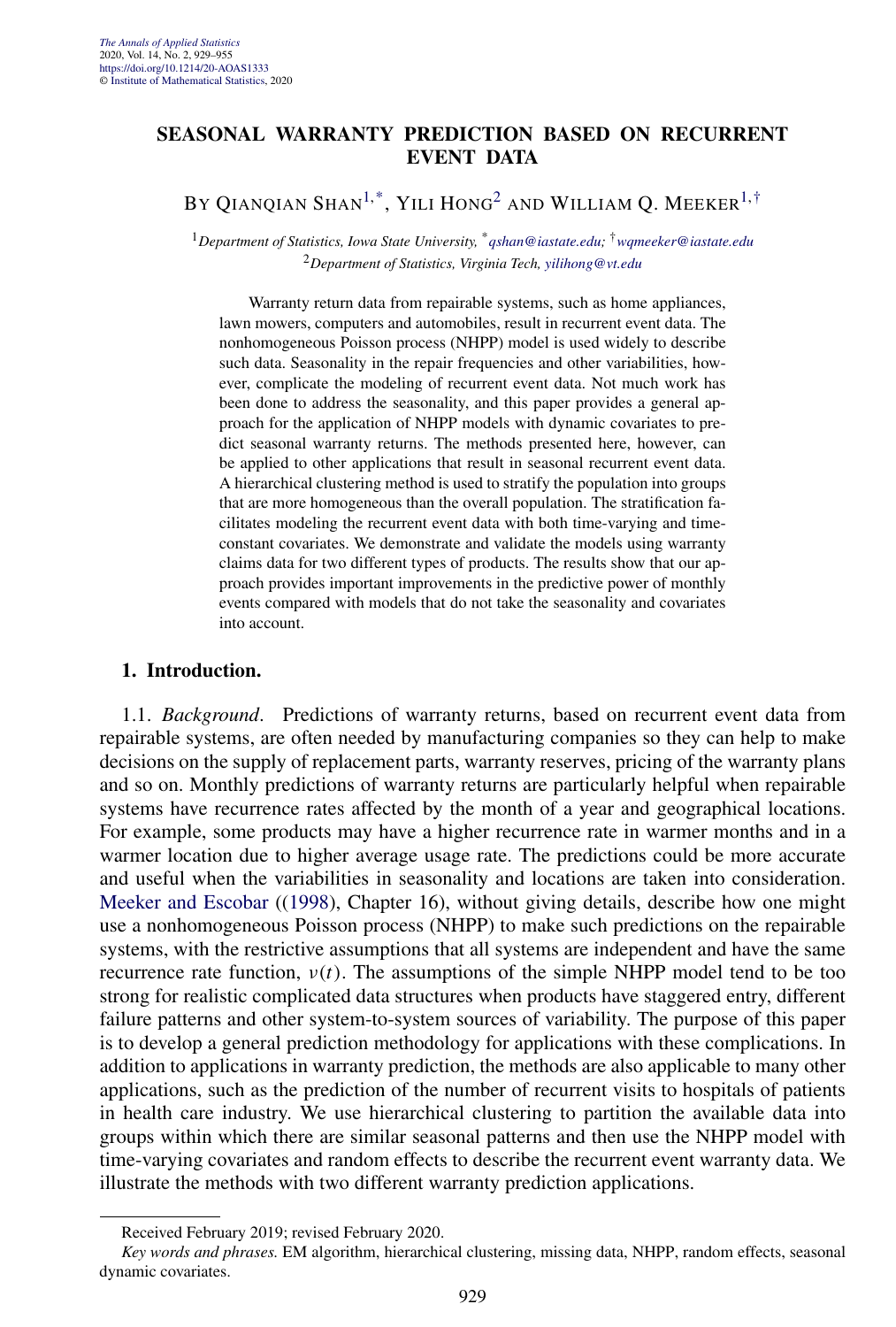<span id="page-1-0"></span>1.2. *Related literature and our work*. The application of NHPP models to warranty prediction has been discussed extensively in many places in the literature. [Rigdon and Basu](#page-25-0) [\(2000\)](#page-25-0) present a general review of NHPP models and their applications, including the power law process and kinds of tests for the validity of the models. [Krivtsov](#page-25-0) [\(2007\)](#page-25-0) gives NHPP models that provide alternatives to the commonly used power law and log-linear processes. [Ross](#page-26-0) [\(2014\)](#page-26-0) describes the NHPP model and shows how to simulate data from an NHPP model based on a homogeneous Poisson process (HPP). [Fredette and Lawless](#page-25-0) [\(2007\)](#page-25-0) describe mixed Poisson models for the prediction of the aggregated number of events at specified calendar times across a population of processes. [Koutsellis et al.](#page-25-0) [\(2017\)](#page-25-0) present a modified generalized renewal process model for warranty prediction of repairable systems with effects of production dates and replacement of defective components/subsystems.

In other related literature, [Hamada et al.](#page-25-0) ([\(2008\)](#page-25-0), Section 6.4) and [Ryan, Hamada and](#page-26-0) [Reese](#page-26-0) [\(2011\)](#page-26-0) apply NHPP models without covariates under a hierarchical Bayesian framework to describe the recurrent events on 48 shared-memory computer processors. [Rai](#page-25-0) [\(2009\)](#page-25-0) presents a warranty forecasting model with the monthly seasonality modeled by multiplicative seasonal indices based on data from a single representative production month. [Wu](#page-26-0) ([\(2012\)](#page-26-0), Section 3.5) gives a brief review of different types of coarse warranty data and methods. [Xiao, Kottas and Sansó](#page-26-0) [\(2015\)](#page-26-0) develop nonparametric Bayesian methodology using a seasonal marked point process to predict hurricane occurrences. [Cifuentes-Amado and](#page-25-0) [Cepeda-Cuervo](#page-25-0) [\(2015\)](#page-25-0) and [Ngailo et al.](#page-25-0) [\(2016\)](#page-25-0) use NHPP models with seasonality described by trigonometric functions of time in health diseases and seasonal rainfall events, respectively. [Slimacek and Lindqvist](#page-26-0) [\(2016\)](#page-26-0) use a piecewise constant rate of occurrence of failures (ROCOF) model with both observable and unobservable differences among repairable systems. [Therneau, Grambsch and Pankratz](#page-26-0) [\(2003\)](#page-26-0) show that fitting survival models with random effects can be done efficiently via penalized likelihood estimation. [Klein](#page-25-0) [\(1992\)](#page-25-0) presents an expectation-maximization (EM) algorithm based on a profile likelihood for the semiparametric Cox model.

This paper focuses on developing a flexible warranty event prediction methodology by using the following:

- We develop a parametric recurrent event model to incorporate seasonal effects on the recurrence rates which can improve the monthly warranty prediction significantly.
- We propose hierarchical clustering on the locations of the systems under warranty to differentiate among different seasonal patterns in the recurrent event processes.
- We take other available fixed covariates effects into consideration to further improve the predictive power of our model.
- We incorporate random effects into our model to describe heterogeneity not accounted for by the covariates.

1.3. *Motivating examples*. All companies that offer a warranty for their products are required, by law, to put into reserves a sufficient amount of cash so that they will be able to pay their warranty claims. Warranty predictions are extremely important because there are penalties for not having enough cash in reserve and, of course, for holding too much in reserve. While it is common to use simple methods like the percentage of sales to predict warranty needs, it is now recognized that there is valuable information in warranty databases that can be used to predict warranty returns more accurately.

We apply our models to two product warranty applications. These datasets differ in terms of the type of products, number of systems, number of years of data, recurrence rates and available covariates. For both applications we hold out the last 12 months of data for model checking and use only the rest of the data to do exploratory analysis and model fitting.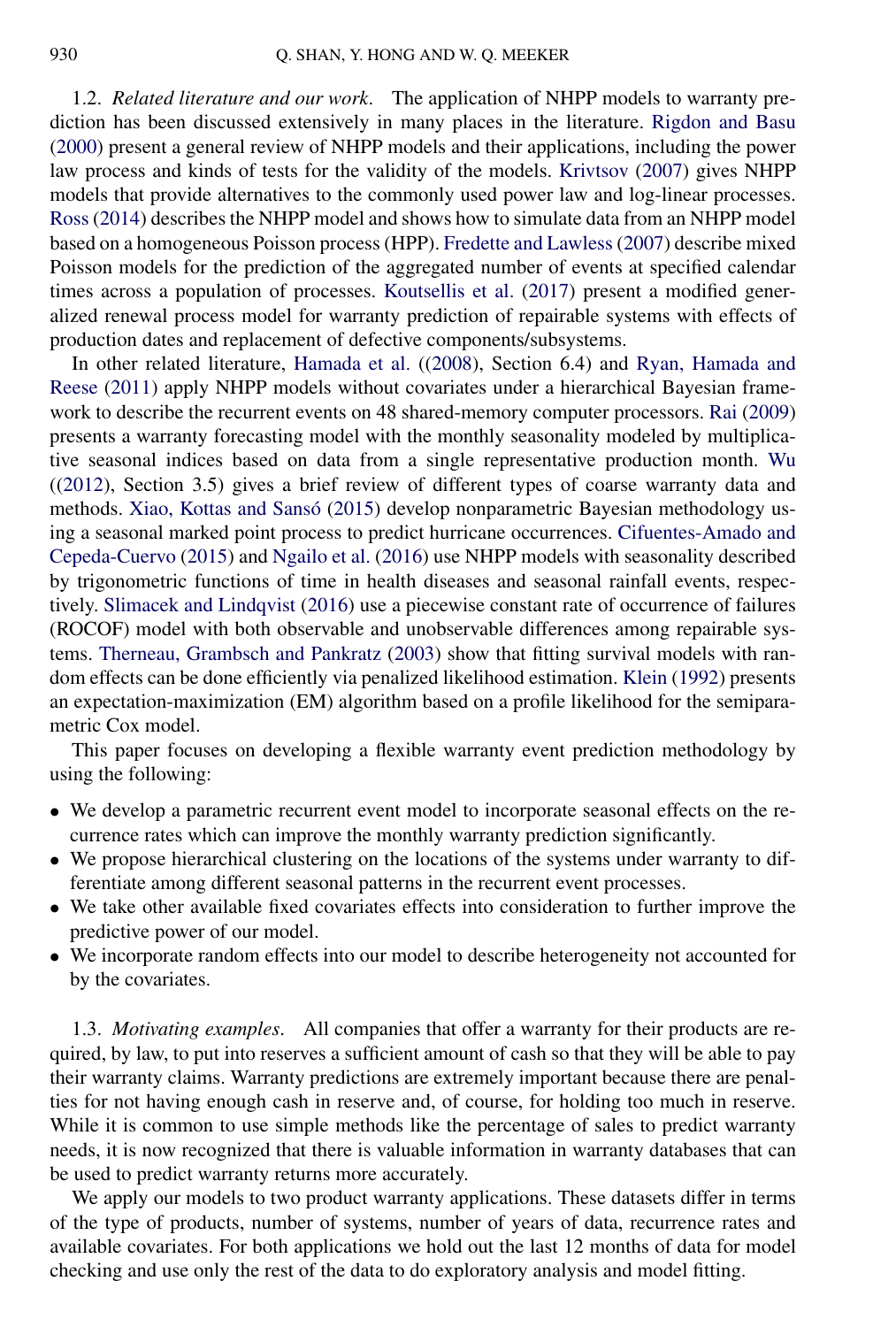<span id="page-2-0"></span>For Product A, warranty/production information for 63*,*191 systems with 8406 events from year 2011 to year 2016 is available for modeling. The Product A database contains variables such as in-service date of the systems, start and expiration date of the warranty contracts, country, model year, retail location, warranty price, model type, event date and event cost. Approximately 10% of the systems have had at least one warranty-return event.

For Product B, warranty/production information for 33*,*645 systems with 18*,*972 events from year 2014 to year 2016 is available for modeling. Each record in the dataset contains the start and expiration date of the warranty contracts, product model year, retail location, warranty price, event date and event cost. All of the Product B systems have a 24-month warranty term. Approximately 19% of the systems had at least one warranty-return event.

In both examples the main objective is to generate point predictions and prediction intervals of future warranty returns.

1.4. *Overview*. The remainder of the paper is organized as follows. Section 2 provides general ways to do exploratory analysis of warranty data to help suggest the form of an appropriate model. A clustering methodology to identify different seasonal recurrence rate patterns is introduced. Section [3](#page-7-0) describes the NHPP-based models to be used in this paper. Section [4](#page-9-0) presents maximum likelihood estimation of the model parameters with and without random effects. Section [5](#page-12-0) discusses point predictions for the number of future events and compares the point predictions results for different models of Product A. Prediction intervals of the point estimates are presented in Section [6.](#page-14-0) Section [7](#page-17-0) describes the application of the same methodology to Product B. Section [8](#page-19-0) studies the effects of missing data on clustering and explores two different ways to deal with the missing data. Section [9](#page-23-0) discusses our conclusions and ideas for future work.

**2. Exploratory analysis.** Exploratory analysis is often useful for providing insights into the structure of a dataset and as an aid for model building. In this section we explore the effects of the fixed covariates on the recurrence rate by examining the mean cumulative number of system recurrences for different levels of the covariates and apply clustering analysis for identifying different seasonal recurrence rate patterns based on warranty locations.

2.1. *The mean cumulative function*. Nonparametric methods provide useful tools to explore data without making strong assumptions. [Kaplan and Meier](#page-25-0) [\(1958\)](#page-25-0) introduced the nonparametric estimator of a survival function based on censored time-to-event data. Similar to the survival function for time-to-event data, the mean cumulative function (MCF), giving the mean number of events across a population of systems as a function of system age, provides a useful baseline model for recurrence data. [Nelson](#page-25-0) [\(1988\)](#page-25-0) describes how to compute a nonparametric estimate using recurrent event data. For more details see [Lawless and Nadeau](#page-25-0) [\(1995\)](#page-25-0), [Meeker and Escobar](#page-25-0) ([\(1998\)](#page-25-0), Chapter 16) and [Nelson](#page-25-0) [\(2003\)](#page-25-0). The sample MCF can, for example, be used to compare the behavior of subpopulations defined by different levels of discrete covariates:

- If the different levels of a covariate have similar MCF curves, then the levels can be combined together for analysis.
- If the different levels of a covariate have importantly different MCF curves, then terms could be added to the model to take account of the differences. This can be done by either adding the level information as a covariate of the model or by modeling the different levels separately.

EXAMPLE (Exploratory analysis for the Product A data). Exploratory analysis based on MCF curves of different subpopulations, defined by the covariate levels, can help to check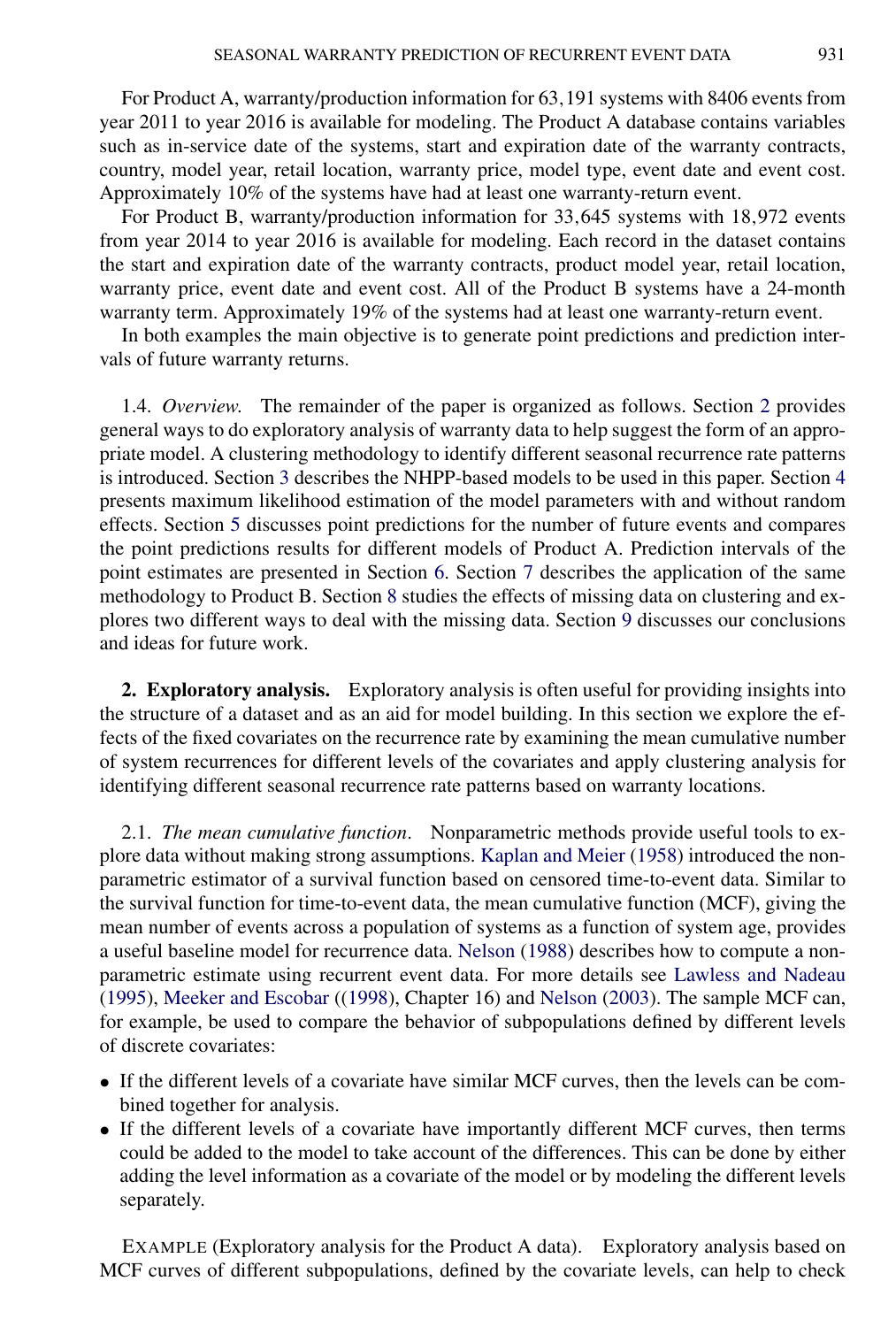<span id="page-3-0"></span>

FIG. 1. *MCF versus age of systems in different countries of Product A with* 95*% pointwise CIs*.

if the subpopulations have significantly different behavior. For example, by checking the MCF curves with confidence intervals (CIs) for different countries [\(Meeker and Escobar](#page-25-0) [\(1998\)](#page-25-0), Chapter 16), we can gain insights about how the recurrent event process behaves, as illustrated in Figure 1. There are few reported events for the first 180 days in both countries because of the nature of the warranty contracts, and the MCF curve for Canadian systems is higher than that for U.S. systems. The MCF curves suggest that the warranty processes in the two countries are importantly different. The confidence intervals for the Canadian warranty process are wider because the size of the population and the number of recurrences are smaller.

The exploratory analysis using MCF curves provides information about the recurrence rate behaviors of the different covariate levels on the system age scale. Other tools are needed if the behavior of the recurrence rate is also affected by factors on the calendar time scale, for example, the clustering analysis tool, as introduced in Section 2.2.

#### 2.2. *Data clustering and seasonality*.

2.2.1. *Data for clustering analysis*. The combination of climate differences and geographical locations can affect the usage of products and certain failure mechanisms, resulting in different seasonal patterns in different regions. For example, the usage rate of certain products could be higher during summer than in the winter in the northern U.S., while the seasonal pattern may be less pronounced in the southern U.S. Here, we describe a data-based approach to group different locations across the U.S. (or other geographical regions) into several clusters, so locations within a cluster are, with respect to warranty report seasonality, more homogeneous. The variable to be clustered is the observed overall empirical monthly recurrence rate (the ratio of the number of claims in each month to the corresponding total number of repairable systems at risk) for each location, and we ignore the age effects on the number of events.

The following steps are used to construct the data to be used for clustering. For each location (for each state or province in our applications):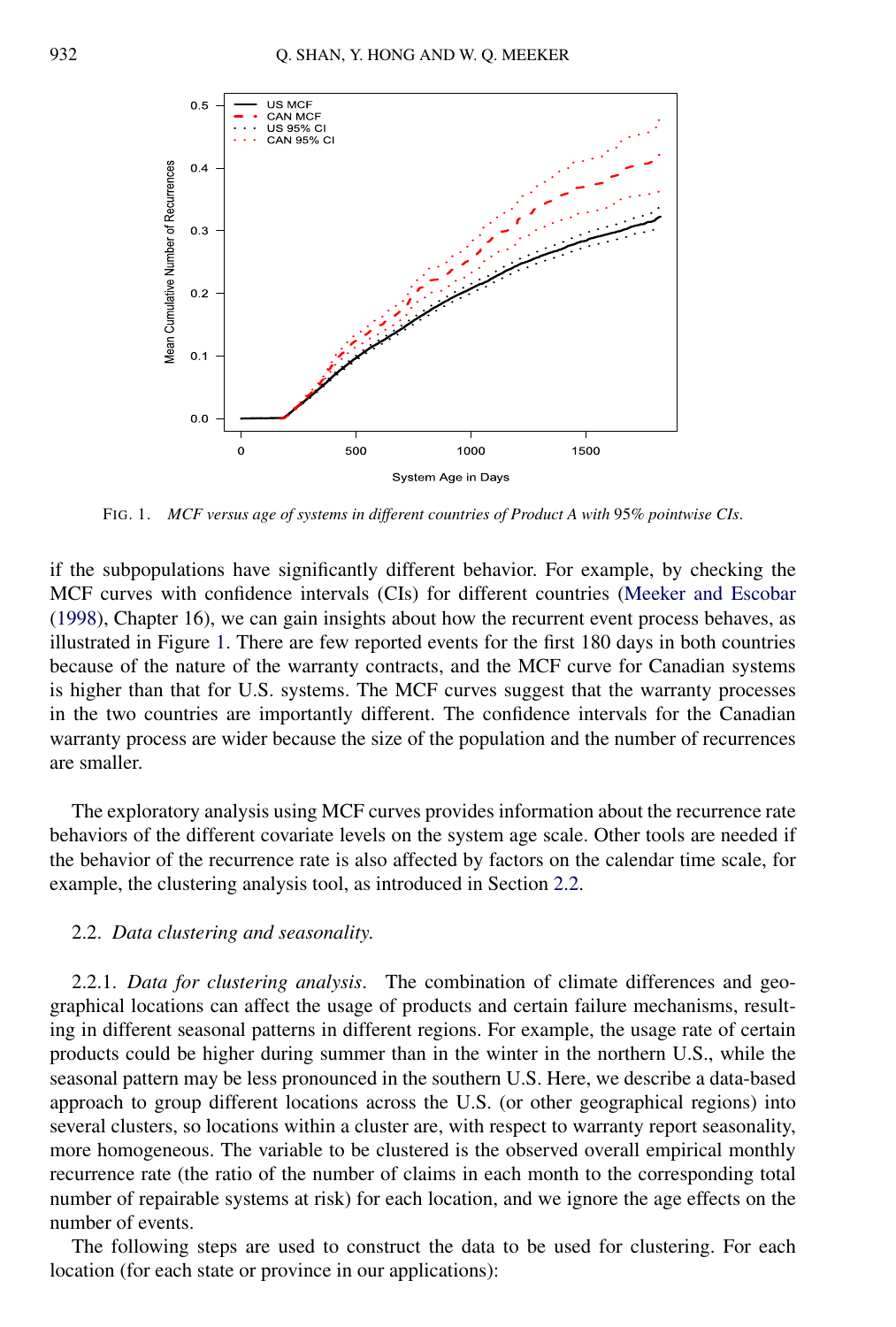1. Use systems that have at least one event to compute the total number of events for each calendar month.

2. Compute the number of systems at risk for each calendar month.

3. Compute the empirical monthly recurrence rate as the ratio of the number of events to the number of systems at risk.

4. If the empirical monthly recurrence rates are computed for calendar months across multiple years, average the rates for each of the 12 months of the year.

5. For each location (e.g., U.S. state and Canadian province), there will be 12 empirical recurrence rates for months from January to December. Use the rates as covariates (or features) to cluster the locations.

Note that, if there are locations that have few events, we could observe their behavior and merge them to the locations with not dissimilar behavior until there is a substantial number of events in each location to do the clustering analysis.

2.2.2. *Data with missing location variables*. It is common to have missing values in warranty (and other) databases. For our Product A data, 6*.*6% of the location variables are missing. This will affect our location-based clustering analysis. Every application is different, and there is no general approach for handling missing data that works for all. Three commonly used approaches are:

- 1. Group the missing values with a new category.
- 2. Impute the missing values based on information that is available.
- 3. Do a random assignment to replace missing values.

One can choose any one or a combination of the above methods, depending on the specific available data, the missing mechanism, the missing percentage and so on. See Example 2 in Section 2.2.3 for an example of how we deal with the missing locations for Product A data.

2.2.3. *Hierarchical clustering analysis*. In unsupervised clustering of different locations, the empirical recurrence rates for each month of a year per location are the observations. We need to specify a clustering method in order to identify clusters of similar location groups. Popular clustering methods include the K-means algorithm [\(Lloyd](#page-25-0) [\(1982\)](#page-25-0), [Hartigan](#page-25-0) [\(1975\)](#page-25-0), [Hartigan and Wong](#page-25-0) [\(1979\)](#page-25-0)), K-medoid, hierarchical clustering [\(Kaufman and Rousseeuw](#page-25-0) [\(1990\)](#page-25-0)) and so on. K-means and K-medoid methods require specifying the number of clusters and initial centers of each cluster. In contrast, hierarchical clustering only requires a measure of the similarity (or, equivalently, dissimilarity) among observations and a definition of how the dissimilarity of clusters is measured [\(Hastie, Tibshirani and Friedman](#page-25-0) [\(2009\)](#page-25-0) and [James](#page-25-0) [et al.](#page-25-0) [\(2013\)](#page-25-0)). We adopt a hierarchical clustering analysis to take advantage of its convenience.

As there are no response variables to characterize each observation, a clear measure of the degree of similarity among the monthly recurrence rates in different locations also needs to be specified (e.g., see [James et al.](#page-25-0) [\(2013\)](#page-25-0)). Possible choices of similarity measures include:

- Euclidean distance: Compute the Euclidean distance for each pair of observations, and use it as the similarity measure for clustering.
- Correlation-based distance: Compute the correlation between each pair of the observations, and group together the locations with a large positive correlation.

The choice of a similarity measure depends on the data and the prior knowledge about the data generating process. In the clustering analysis for different seasonal patterns of recurrent event data, a measure based on correlation performs better when the empirical recurrence rates are low (generally less than 0.01) and the rates differences are not obvious. A measure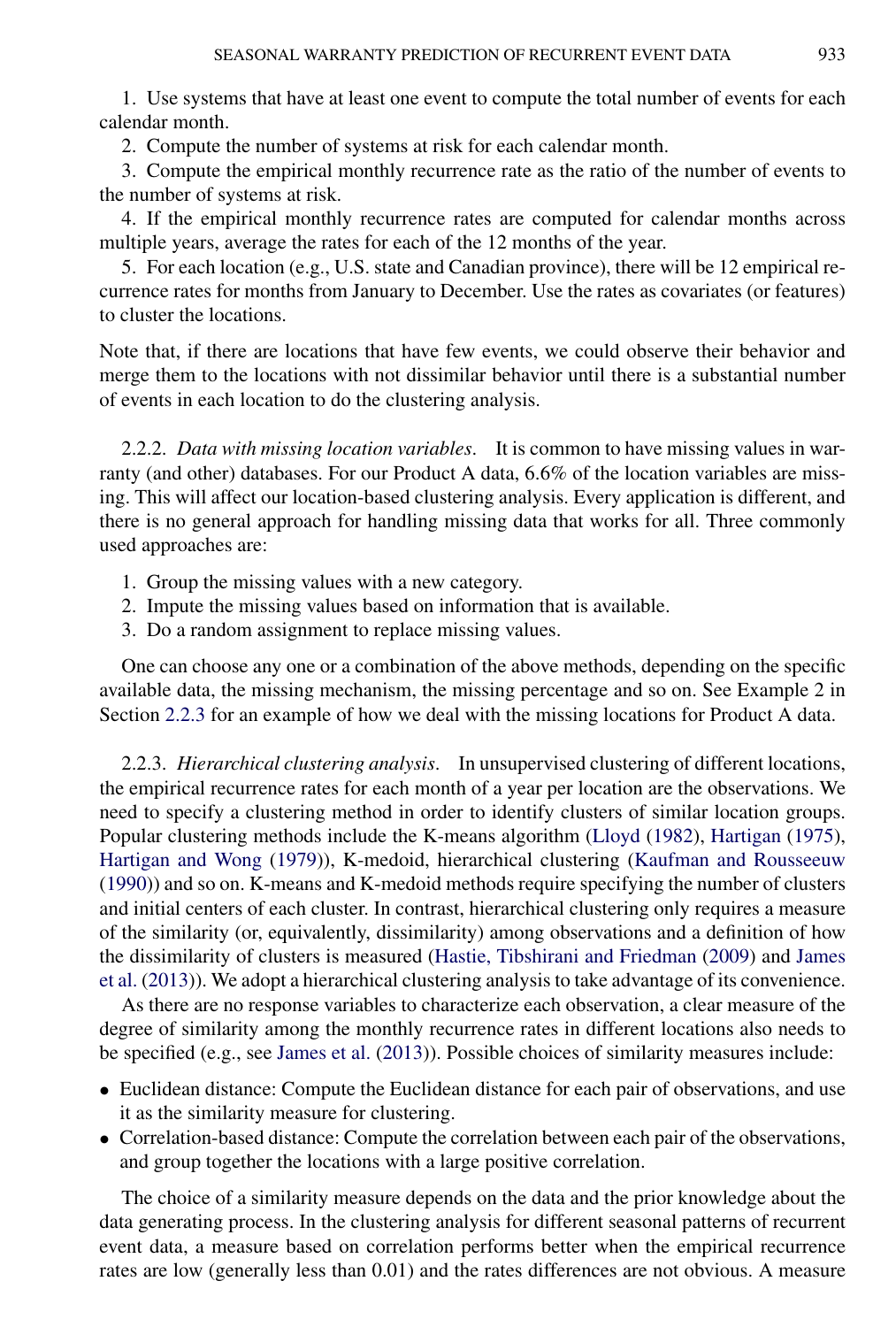based on Euclidean distance performs better when there exist obvious differences in recurrence rates across different locations. The largest dissimilarity of all the pairwise observations between two clusters is used to compare the dissimilarity of clusters.

The hierarchical clustering produces a dendrogram (or a tree-based diagram), in which each leaf represents one observation and the height (y-axis) is the specified distance metric. Cutting the dendrogram at different heights can split the observations into different clusters naturally. The selection of where to cut can be affected by factors such as the desired number of clusters, the minimum number of observations within each cluster, how many seasonal patterns exist in the data and the expected degree of dissimilarity in the seasonal patterns after clustering analysis. The following example shows how the number of clusters can affect the prediction performance of models:

EXAMPLE (Clustering of Product A seasonal patterns). Because 4142 systems (approximately 6*.*6% of the Product A data) have missing location variables with no obvious missing patterns, we group these systems together by country and assign new location variables, NA.US and NA.CAN, for the U.S. and Canada systems, respectively. For the purpose of comparison, we also use the random assignment method for the missing locations; the detailed explanation and results are in A.3 of the Supplementary Material [\(Shan, Hong and Meeker](#page-26-0) [\(2020\)](#page-26-0)). We use event data after year 2014 to do clustering analysis, as there are more events with more repairable systems at risk for most of the locations after 2014. Figure 2 shows the dendrogram of the hierarchical clustering results for Product A using correlation distance as similarity measure. Cutting the dendrogram horizontally at around 1*.*55 naturally separates the data into four clusters with near balanced number of locations and event counts in each cluster. Figures [3](#page-6-0) and [4](#page-6-0) show, respectively, the observed events and the number of systems at risk by clusters as a function of calendar date. Figure [5](#page-7-0) shows the overall monthly empirical recurrence rates for the four clusters, and it indicates that the seasonal patterns vary considerably.

A sensitivity analysis on the choice of the number of clusters shows that cutting the dendrogram such that there are more than four clusters gives approximately the same results as using four clusters. But the amount of computing time required for model fitting can increase dramatically (e.g., there are 50 parameters to be estimated in a model with four clusters and 122 parameters in the same model in the case of ten clusters). It will take even longer for the models with random effects involved which requires a more complicated algorithm to find the parameter estimates. Given that more clusters do not improve the prediction performance substantially and that it will take a significantly longer time for model fitting, we choose the number of clusters that provides a good trade-off between model performance and computation costs.



FIG. 2. *Dendrogram of correlation-based hierarchical clustering of Product A*. *The horizontal line indicates the cutoff location to divide the locations into different clusters*. *Denote the clusters from left to right as cluster* 4, 3, 2 *and* 1, *respectively*.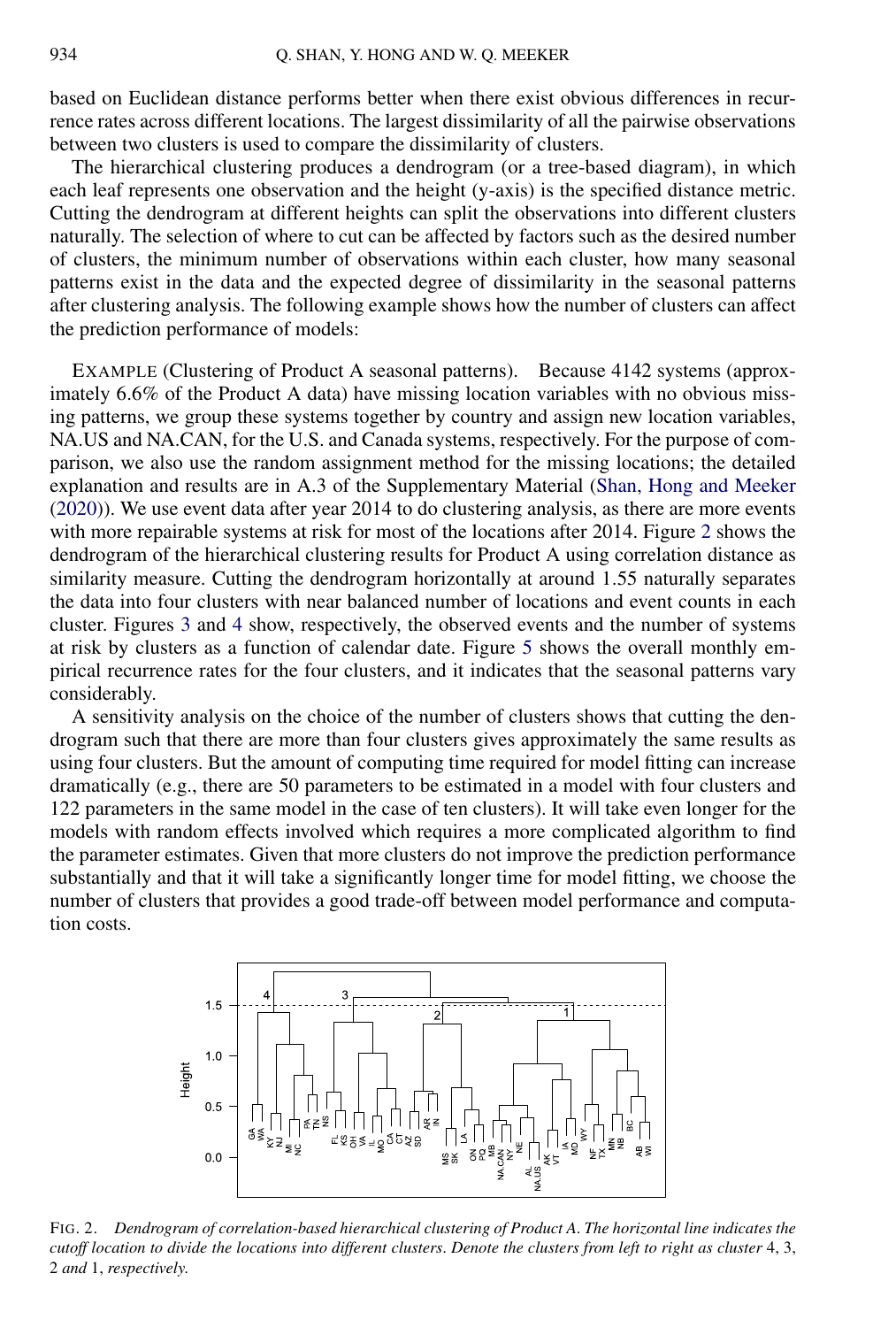<span id="page-6-0"></span>





FIG. 4. *Number of systems at risk versus date for the different clusters of Product A*.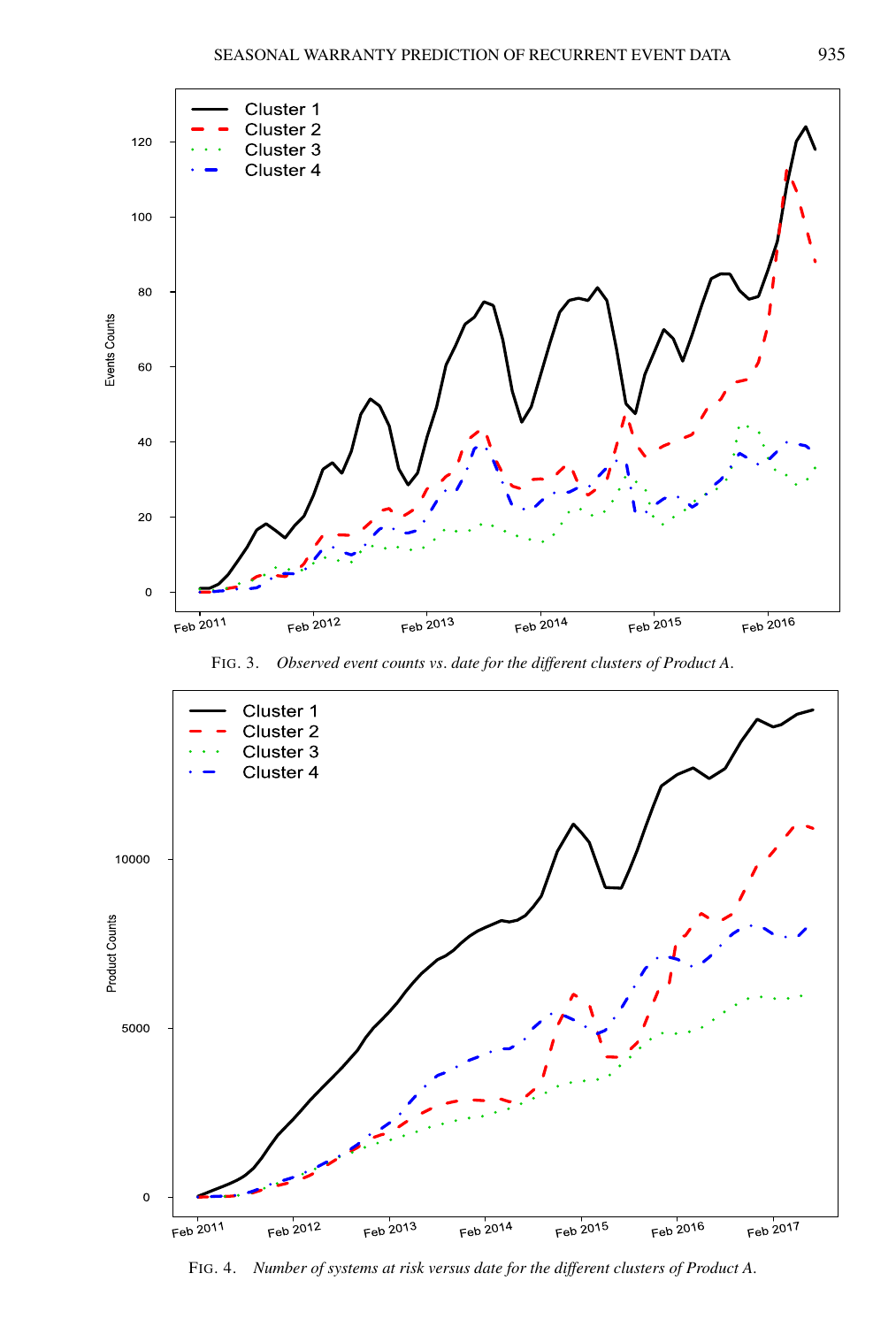<span id="page-7-0"></span>

FIG. 5. *Empirical monthly recurrence rate by clusters of Product A systems since year* 2014.

**3. General models for recurrence rates.** The Poisson process is commonly used for modeling of repairable systems, but it has the assumption that the numbers of events in nonoverlapping time intervals are statistically independent. For such situations it is natural to model event counts with an NHPP model with a nonconstant recurrence rate, as described by [Meeker and Escobar](#page-25-0) [\(1998\)](#page-25-0), Chapter 16. We employ and adapt the widely used NHPP model for our analysis of warranty recurrent event data.

3.1. *Notation*. Let  $N_i(t) = N_i(0, t)$  denote the observed total number of events up to system age  $t$  for repairable system  $i$ , where  $t$  is the number of days since the system is put into service. Then, the process *recurrence rate function* for system *i* is

(1) 
$$
v_i(t) = \lim_{\Delta t \to 0} \frac{E[\Delta N_i(t)]}{\Delta t},
$$

where  $\Delta N_i(t) = N_i(t^+ + \Delta t) - N_i(t^-)$  is the number of events in [ $t, t + \Delta t$ ). We denote the parameter vector of a model as *θ*.

3.2. *The simple NHPP model*. The simple NHPP model assumes that all *K* systems have the same recurrence rate function, and the function is defined as

(2) 
$$
v_i(t; \theta) = v_0(t; \theta), \quad i = 1, \ldots, K,
$$

where  $v_0(t; \theta)$  is a function depending only on system age t and parameters  $\theta$ . Here, we use the power law process

(3) 
$$
v_0(t; \theta) = \frac{\beta}{\eta} \left(\frac{t}{\eta}\right)^{\beta - 1},
$$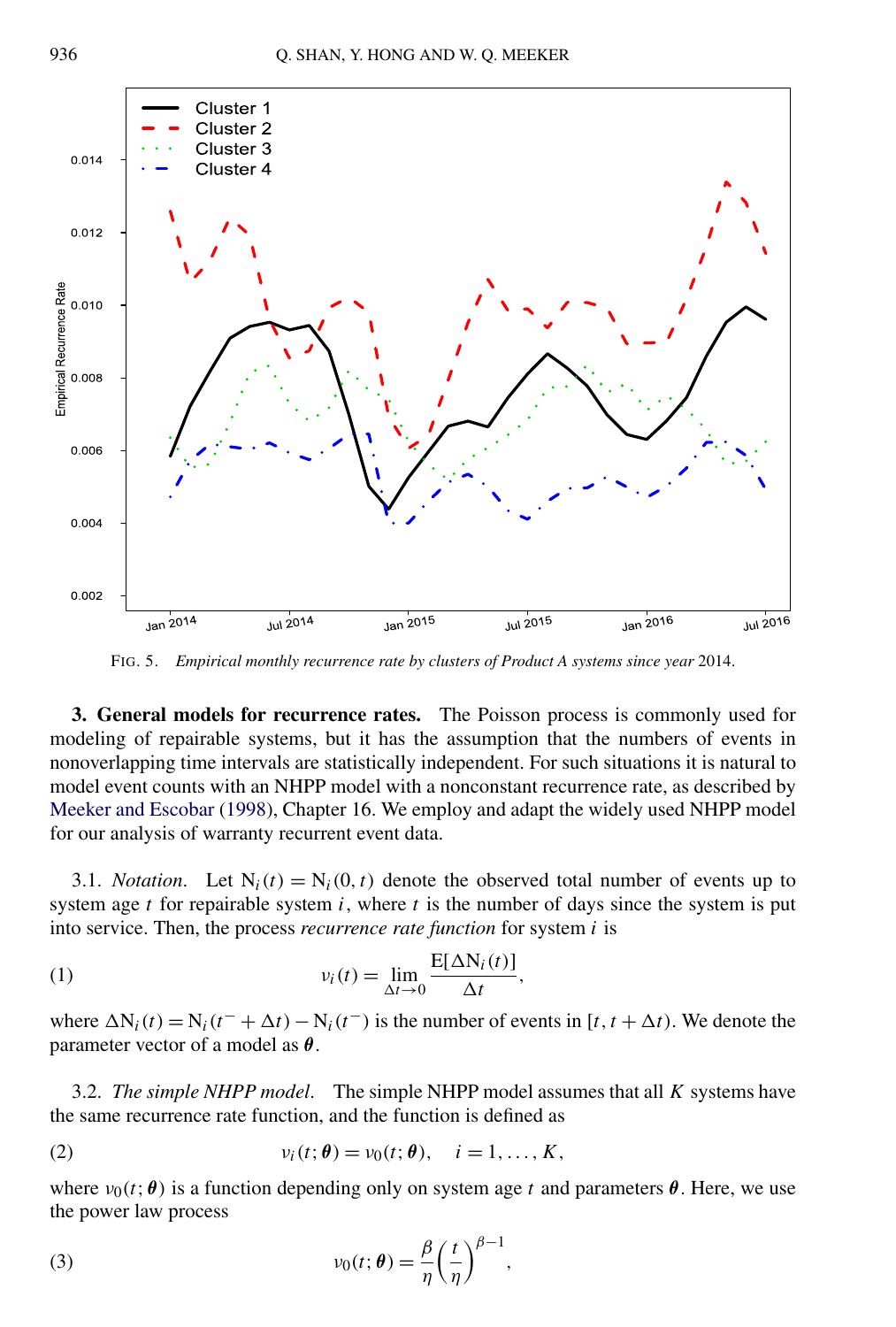<span id="page-8-0"></span>with  $\theta = (\beta, \eta)^T$ , and  $\beta$  without a subscript is the power law parameter. Subsequently, we will use  $\beta$  with a subscript to denote regression parameters. The simple NHPP model has strong assumptions that are rarely appropriate for modeling complicated recurrence data structures, such as the recurrences in a warranty database.

3.3. *NHPP model with common seasonal effects*. The NHPP model with simple seasonality assumes that the rate function of each system has the same seasonal behavior over  $M = 12$  months of each year,

(4) 
$$
v_i(t; \theta) = v_0(t; \beta, \eta) \exp\left(\sum_{m=1}^M \beta_m \mathbf{I}_{m,i}(t)\right),
$$

where  $\nu_0(t; \beta, \eta)$  is as defined in [\(3\)](#page-7-0),  $\theta = (\beta, \eta, \beta_1, \dots, \beta_M)^T$  and

(5) 
$$
I_{m,i}(t) = \begin{cases} 1 & \text{if system } i \text{ is in calendar month } m \text{ at age } t, \\ 0 & \text{otherwise.} \end{cases}
$$

We set one of the  $\beta_m$  values to be zero in order to have a full rank indicator matrix with its elements defined in (5). And the same rule applies to the rest of the models. Because the indicator  $I_{m,i}(\cdot)$  is obtained based on the number of days in service and the calendar date when the system is first put into service, it allows for systems to have staggered entry, as seen in typical warranty databases.

3.4. *NHPP model with seasonal and cluster effects*. As described in Section [2.2,](#page-3-0) the seasonal behavior will depend on the geographical location for some applications. We account for this by generalizing the seasonal time-varying covariates. In particular, by assuming that the seasonal recurrence rate patterns vary in both shapes and levels among the clusters, the recurrence rate function of system *i* is

(6) 
$$
v_i(t; \theta) = v_0(t; \beta, \eta) \exp \left( \sum_{m=1}^M \sum_{n=1}^N \beta_{m,n} I_{m,n,i}(t) \right),
$$

where *N* is the number of clusters,  $\boldsymbol{\theta} = (\beta, \eta, \beta_{1,1}, \beta_{1,2}, \dots, \beta_{M,N})^T$  and

(7) 
$$
\mathbf{I}_{m,n,i}(t) = \begin{cases} 1 & \text{if system } i \text{ is in calendar month } m \text{ at age } t \text{ and from cluster } n, \\ 0 & \text{otherwise.} \end{cases}
$$

The model in (6) can be simplified if only the levels of the seasonal patterns change across different clusters. In this case,

(8) 
$$
v_i(t; \theta) = v_0(t; \beta, \eta) \exp \left( \sum_{m=1}^M \beta_m I_{m,i}(t) + \sum_{n=1}^N \beta'_n I_{n,i} \right),
$$

where  $I_{m,i}(\cdot)$  is as defined in (5),  $\boldsymbol{\theta} = (\beta, \eta, \beta_1, \dots, \beta_M, \beta'_1, \dots, \beta'_N)^T$  and the time independent cluster indicator is

(9) 
$$
\mathbf{I}_{n,i} = \begin{cases} 1 & \text{if system } i \text{ is in cluster } n, \\ 0 & \text{otherwise.} \end{cases}
$$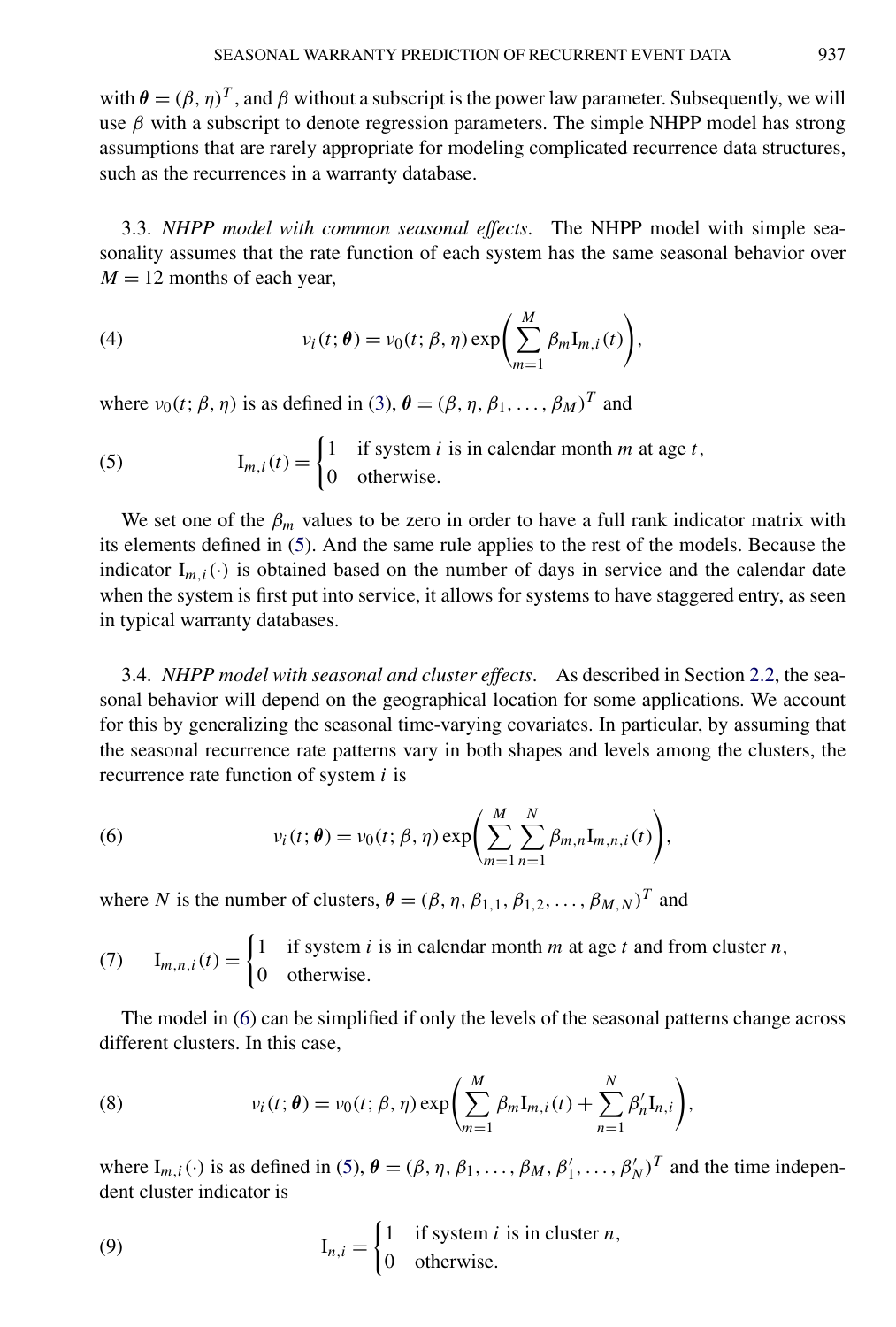<span id="page-9-0"></span>3.5. *NHPP model with seasonal*, *cluster and random effects*. If heterogeneity among systems cannot be completely explained by the Poisson process model with the adjustment of covariates, the incorporation of random effects of the repairable systems can be helpful to explain the system level variation. A model for the recurrence rate for system  $i$ , conditional on the random effects, is introduced in a manner that is similar to the use of frailty models in the survival analysis [\(Aalen](#page-24-0) [\(1988\)](#page-24-0), [Therneau, Grambsch and Pankratz](#page-26-0) [\(2003\)](#page-26-0), and [Cook](#page-25-0) [and Lawless](#page-25-0) [\(2007\)](#page-25-0)). Then, the intensity is

(10) 
$$
v_i(t; \theta, u_i) = u_i v_0(t; \beta, \eta) \exp \left( \sum_{m=1}^M \sum_{n=1}^N \beta_{m,n} I_{m,n,i}(t) + x_{i,fix}^T \beta_{fix} \right).
$$

Here:

 $\bullet$  *u<sub>i</sub>* denotes the i.i.d. random effects for system *i*. Because the *u<sub>i</sub>* values are unknown and not observed, we assume that the random effects have an independent gamma distribution with mean 1 and variance  $\phi$ , so the random effects are always positive and the distribution of the heterogeneity for individual systems can be reflected by the magnitude of the variance. The density function of  $u_i$  is

(11) 
$$
g(u_i; \phi) = \frac{u_i^{\phi^{-1}-1} \exp(-u_i/\phi)}{\phi^{\phi^{-1}} \Gamma(\phi^{-1})}.
$$

•  $x_{i, fix}$  is a vector of fixed covariates that can help explain additional variability in the recurrence process, and  $\beta_{fix}$  is the corresponding column vector of regression coefficients. The fixed covariates can be identified in the exploratory analysis phase, as described in Section [2.1,](#page-2-0) or by diagnostics based on model fitting and prediction performance.

In particular,  $\theta = (\beta, \eta, \beta_{1,1}, \dots, \beta_{M,N}, \beta_{fix}^T, \phi)^T$  is the parameter vector to be estimated.

3.6. *Comparison of different models*. The NHPP model in (10) can be treated as a general model from the perspective that all of the other models listed above can be viewed as a special case of it:

- Set  $\phi = 0$ ,  $\beta_{m,n} = 0$  for  $m = 1, 2, ..., M$  and any  $n = 1, 2, ..., N$ , and  $\beta_{fix} = \mathbf{0}^T$ , (10) reduces to the simple NHPP model in [\(2\)](#page-7-0).
- Set  $\phi = 0$ ,  $\beta_{m,n_1} = \beta_{m,n_2}$  for  $m = 1, ..., M$  and any  $n_1, n_2 \in \{1, 2, ..., N\}$  and  $\beta_{fix} = \mathbf{0}^T$ , (10) reduces to the NHPP model with simple seasonality in [\(4\)](#page-8-0).
- Set  $\phi = 0$  and  $\beta_{fix} = 0^T$ , (10) reduces the NHPP model with seasonal and cluster covariates in [\(6\)](#page-8-0). Further, set  $\beta_{m,n_1} = c_{n_1-n_2} + \beta_{m,n_2}$  with  $c_{n_1-n_2}$  a constant related to  $(n_1 - n_2)$  for  $m = 1, 2, \ldots, M$  and  $1 \le n_2 < n_1 \le N$ , (10) reduces to [\(8\)](#page-8-0).

# **4. Maximum likelihood estimation.**

4.1. *Likelihood function*. By extending the approach in maximum likelihood estimation of the superimposed Poisson process likelihood, which is used for the parameter estimation in [Meeker and Escobar](#page-25-0) [\(1998\)](#page-25-0), the total likelihood with the random effects  $u_i$  for system  $i = 1, \ldots, K$ , given the historical events data, is

(12) 
$$
L(\theta | \text{DATA}) = \prod_{i=1}^{K} \int \left\{ \left[ \prod_{j=1}^{r_i} v_i(t_{ij}; \theta) \right] \exp[-\mu_i(0, t_{a_i}; \theta)] \right\} g(u_i; \phi) du_i,
$$

where  $g(\cdot)$  is defined in (11),  $t_{ij}$  is the *j*th observed event time for system *i* with  $j =$  $1, 2, \ldots, r_i$  and  $t_{a_i}$  is the end-of-observation time or the end of warranty time for system *i*, whichever comes first.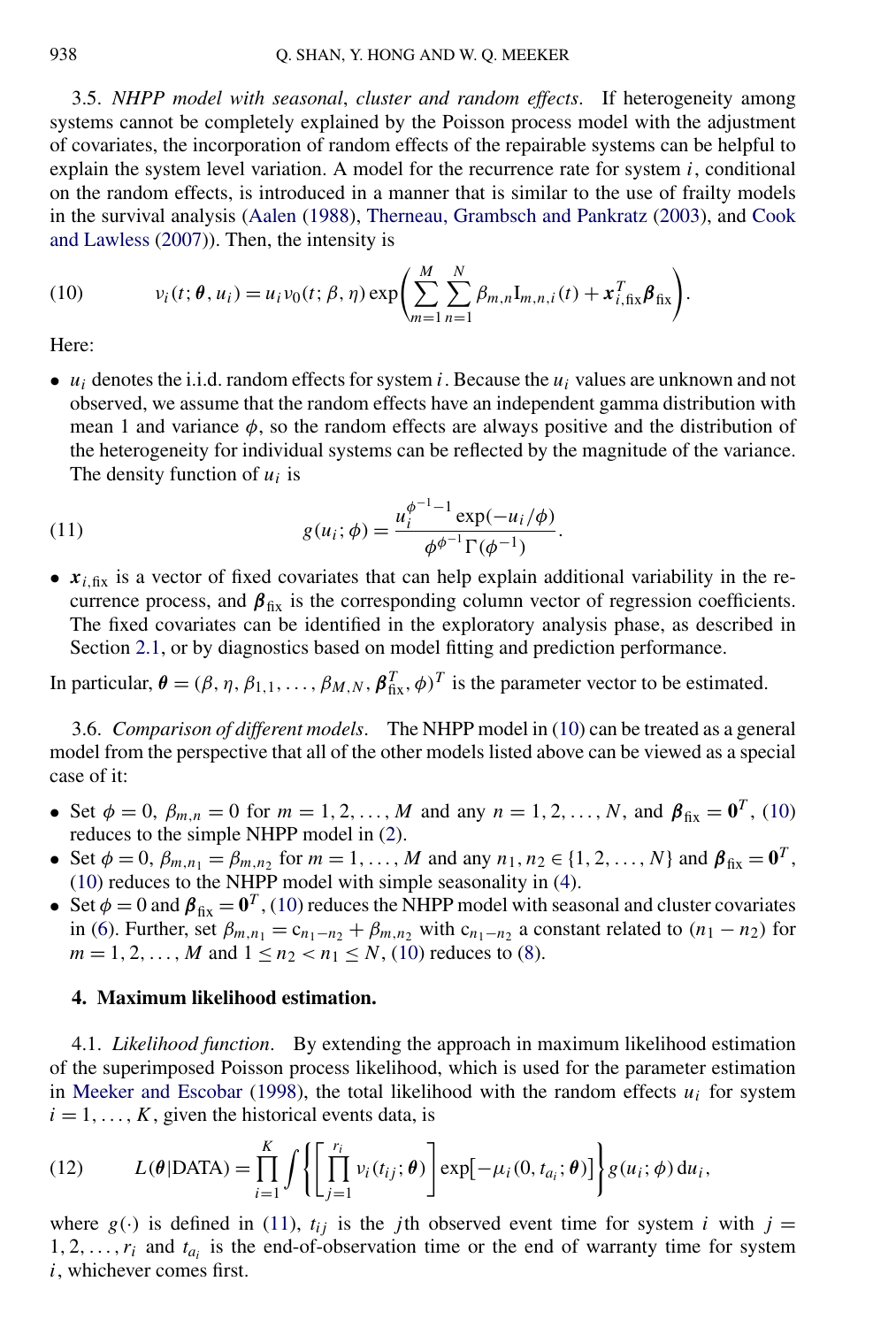<span id="page-10-0"></span>We can rewrite [\(10\)](#page-9-0) as the multiplication of the random and nonrandom parts,  $v_i(t_{ij}; \theta)$  =  $u_i v_{b,i}(t_{ij}; \boldsymbol{\beta})$ , where  $v_{b,i}(t; \boldsymbol{\beta}) = v_0(t) \exp(\sum_{m=1}^M \sum_{n=1}^N \beta_{m,n} I_{m,n,i}(t) + \mathbf{x}_{fix}^T \mathbf{\beta}_{fix})$  and  $\boldsymbol{\beta} =$  $(\beta, \eta, \beta_{1,1}, \ldots, \beta_{M,N}, \beta_{fix}^T)^T$ . Similar to what is done in [Lawless](#page-25-0) [\(1987\)](#page-25-0), integrating over  $u_i$  for each system  $i$  in [\(12\)](#page-9-0) gives the likelihood

(13) 
$$
L(\theta | \text{DATA}) = \prod_{i=1}^{K} \left[ \prod_{j=1}^{r_i} v_{b,i}(t_{ij}; \beta) \right]^{\delta_{ij}} \frac{\Gamma(\zeta_i)}{\phi^{1/\phi} \Gamma(1/\phi) \kappa_i^{\zeta_i}}
$$

where  $\theta = (\beta^T, \phi)^T$ ,  $\zeta_i = r_i + 1/\phi$  and  $\kappa_i = \mu_{b,i}(t_{a_i}; \beta) + 1/\phi$  and  $\mu_{b,i}(t_{a_i}; \beta)$  is short for  $\mu_{b,i}(0, t_{a_i}; \boldsymbol{\beta}) = \int_0^{t_{a_i}} v_{b,i}(x; \boldsymbol{\beta}) dx$ . Details of the derivation are given in Section A.1 of the Supplementary Material [\(Shan, Hong and Meeker](#page-26-0) [\(2020\)](#page-26-0)).

Note that when there are no random effects (i.e.,  $\phi = 0$ ), the likelihood function in [\(12\)](#page-9-0) reduces to

(14) 
$$
L(\theta | \text{DATA}) = \prod_{i=1}^{K} \left\{ \prod_{j=1}^{r_i} v_i(t_{ij}; \theta) \right\} \exp[-\mu_i(0, t_{a_i}; \theta)] \bigg\}.
$$

4.2. *The EM algorithm*. For the model with random effects, we apply the EM algorithm based on the complete-data likelihood. The derivation of the formulas is based on the work of [Klein](#page-25-0) [\(1992\)](#page-25-0) for the semiparametric Cox model. If we could observe the random effects,  $\boldsymbol{u} =$  $(u_1, \ldots, u_i, \ldots, u_K)^T$ , the complete-data log-likelihood of  $\theta = (\beta^T, \phi)^T$  up to a constant is

$$
\mathcal{L}(\phi, \beta | \text{DATA}, u)
$$
\n
$$
= \sum_{i=1}^{K} \sum_{j=1}^{r_i} \{ \log(u_i) + \log[v_{b,i}(t_{ij}; \beta)] \} - \sum_{i=1}^{K} u_i \mu_{b,i}(t_{a_i}; \beta) + \sum_{i=1}^{K} \log[g(u_i; \phi)]
$$
\n
$$
= \sum_{i=1}^{K} \{ r_i \log(u_i) + \log[g(u_i; \phi)] \} + \sum_{i=1}^{K} \left\{ \sum_{j=1}^{r_i} \log[v_{b,i}(t_{ij}; \beta)] + u_i \mu_{b,i}(t_{a_i}; \beta) \right\}
$$
\n
$$
= \mathcal{L}_1(\phi | \text{DATA}, u) + \mathcal{L}_2(\beta | \text{DATA}, u),
$$

where

$$
\mathcal{L}_1(\phi | \text{DATA}, \mathbf{u}) = -K \left\{ \frac{1}{\phi} \log(\phi) + \log \left[ \Gamma \left( \frac{1}{\phi} \right) \right] \right\} + \sum_{i=1}^K \left[ \left( r_i + \frac{1}{\phi} - 1 \right) \log(u_i) - \frac{u_i}{\phi} \right]
$$

is the part of the likelihood that is related to the parameter  $\phi$  and

$$
\mathcal{L}_2(\boldsymbol{\beta}|\text{DATA}, \boldsymbol{u}) = \sum_{i=1}^K \left\{ \sum_{j=1}^{r_i} \log[v_{b,i}(t_{ij}; \boldsymbol{\beta})] - u_i \mu_{b,i}(t_{a_i}; \boldsymbol{\beta}) \right\}
$$

is the part of the likelihood that is related to the parameters in *β*.

Simple calculations show that the distribution of  $u_i$ , conditional on the observed event process data, has a Gamma( $\zeta$ *<sub>i</sub>*,  $\kappa$ <sup>*i*</sup>) distribution, where  $\zeta$ <sup>*i*</sup> and  $\kappa$ <sup>*i*</sup> are the same as in (13) and they are shape and rate parameters, respectively. The expected complete-data log-likelihood in (15) is obtained by replacing the  $u_i$  values in  $\mathcal{L}_1(\cdot)$  and  $\mathcal{L}_2(\cdot)$  with their expected values,

(16)  

$$
\widehat{\mathcal{L}}_1(\phi | \text{DATA}, \widehat{u}) = -K \left\{ \frac{1}{\phi} \log(\phi) + \log \left[ \Gamma \left( \frac{1}{\phi} \right) \right] \right\} + \sum_{i=1}^K \left\{ \left( r_i + \frac{1}{\phi} - 1 \right) \left[ \psi(\zeta_i) - \log(\kappa_i) \right] - \frac{\zeta_i/\kappa_i}{\phi} \right\},
$$

*,*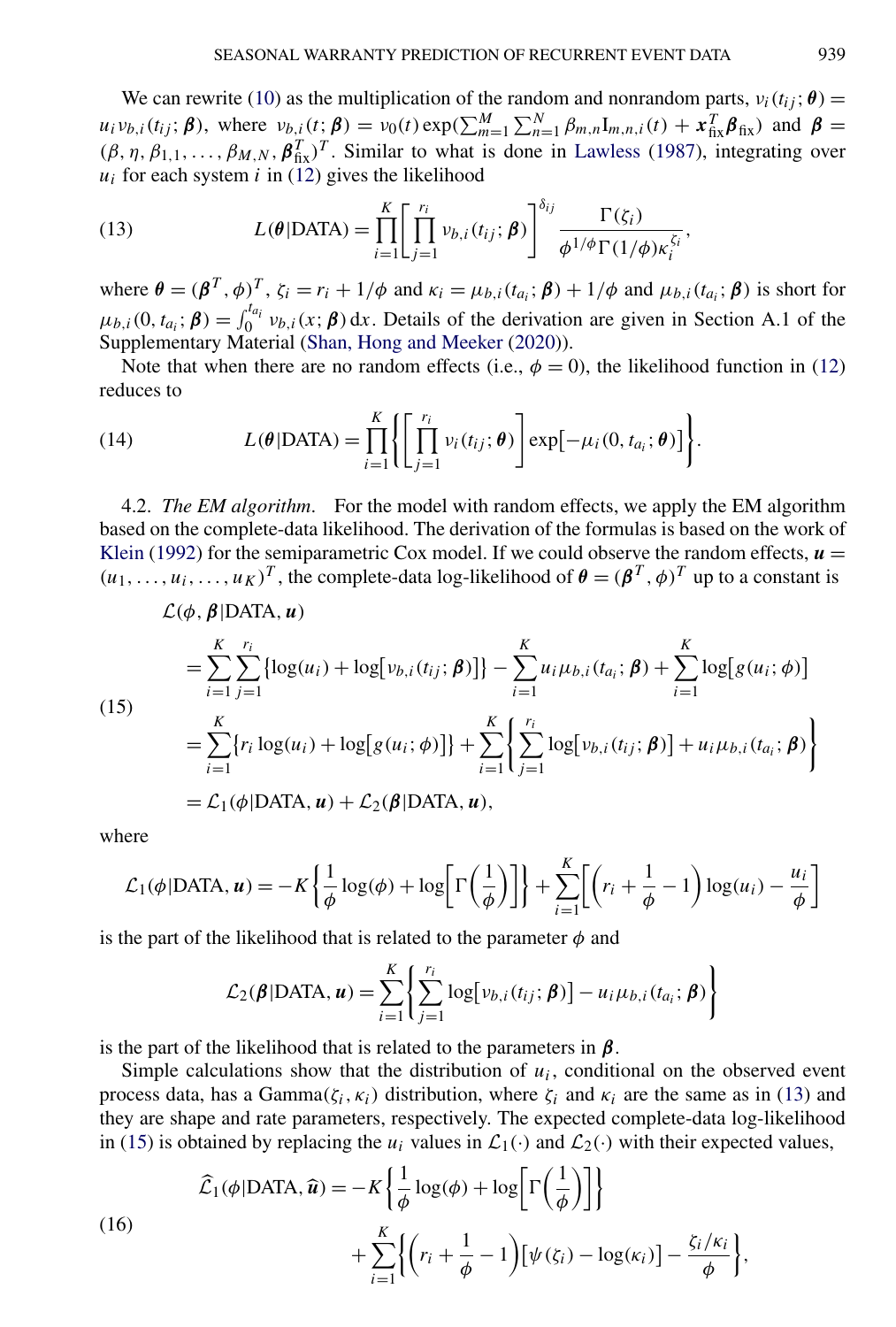<span id="page-11-0"></span>where  $\psi(\cdot)$  is the digamma function derived from  $E[log(u_i)|H(t_{a_i})] = \psi(\zeta_i) - log(\kappa_i)$ .

(17) 
$$
\widehat{\mathcal{L}}_2(\boldsymbol{\beta}|\text{DATA},\widehat{\boldsymbol{u}})=\sum_{i=1}^K\bigg\{\sum_{j=1}^{r_i}\log[\nu_{b,i}(t_{ij};\boldsymbol{\beta})]-\bigg(\frac{\zeta_i}{\kappa_i}\bigg)\mu_{b,i}(t_{a_i};\boldsymbol{\beta})\bigg\}.
$$

In the maximization step, we maximize [\(16\)](#page-10-0) and (17) with respect to the parameters  $\phi$ and  $\beta$ , and in the expectation step we update the expected values of  $u_i$ . The EM algorithm proceeds as follows:

1. Obtain initial estimates of  $\beta$  by setting  $u_i = 1$  for all systems (or, equivalently,  $\phi = 0$ ) and pick a nonzero initial value of  $\phi$  to avoid infinite values of  $\zeta_i$  and  $\kappa_i$ .

- 2. Update  $\zeta_i$  and  $\kappa_i$  using the current values of  $\beta$ ,  $\phi$  and  $u_i = (\zeta_i / \kappa_i)$ .
- 3. Update the estimates of  $\phi$  and  $\beta$  by maximizing [\(16\)](#page-10-0) and (17), respectively.
- 4. Repeat Step 2 and 3 until convergence.

EXAMPLE (Model fitting for Product A). We fit the following 13 models, labeled from (18.1) to [\(18.13\)](#page-12-0), to the Product A data and check the model prediction performance of different combinations of the seasonal effects, cluster effects, fixed covariates and random effects,

(18.1) 
$$
v_i(t; \boldsymbol{\theta}) = v_0(t; \boldsymbol{\theta}) = \frac{\beta}{\eta} \left(\frac{t}{\eta}\right)^{\beta - 1},
$$

(18.2) 
$$
v_i(t; \theta) = v_0(t; \theta) \exp\left(\sum_{m=1}^M \beta_m \mathbf{I}_{m,i}(t)\right),
$$

(18.3) 
$$
v_i(t; \boldsymbol{\theta}) = v_0(t; \boldsymbol{\theta}) \exp\left(\sum_{m=1}^M \beta_m \mathbf{I}_{m,i}(t) + \mathbf{x}_{i, \text{fix}}^T \boldsymbol{\beta}_{\text{fix}}\right),
$$

(18.4) 
$$
v_i(t; \theta) = v_0(t; \theta) \exp\left(\sum_{m=1}^M \beta_m \mathbf{I}_{m,i}(t) + \sum_{n=1}^N \mathbf{I}_{n,i} \beta_n\right),
$$

(18.5) 
$$
v_i(t; \boldsymbol{\theta}) = v_0(t; \boldsymbol{\theta}) \exp \left( \sum_{m=1}^M \beta_m \mathbf{I}_{m,i}(t) + \sum_{n=1}^N \mathbf{I}_{n,i} \beta_n + \boldsymbol{x}_{i,\text{fix}}^T \boldsymbol{\beta}_{\text{fix}} \right),
$$

(18.6) 
$$
v_i(t; \theta) = v_0(t; \theta) \exp \left( \sum_{m=1}^M \sum_{n=1}^N \beta_{m,n} I_{m,n,i}(t) \right),
$$

(18.7) 
$$
v_i(t; \boldsymbol{\theta}) = v_0(t; \boldsymbol{\theta}) \exp\left(\sum_{m=1}^M \sum_{n=1}^N \beta_{m,n} \mathbf{I}_{m,n,i}(t) + \mathbf{x}_{i,\text{fix}}^T \boldsymbol{\beta}_{\text{fix}}\right),
$$

(18.8) 
$$
v_i(t; \theta) = u_i v_0(t; \theta) \exp\left(\sum_{m=1}^M \beta_m \mathbf{I}_{m,i}(t)\right),
$$

(18.9) 
$$
v_i(t; \boldsymbol{\theta}) = u_i v_0(t; \boldsymbol{\theta}) \exp\left(\sum_{m=1}^M \beta_m \mathbf{I}_{m,i}(t) + \mathbf{x}_{i, fix}^T \boldsymbol{\beta}_{fix}\right),
$$

(18.10) 
$$
v_i(t; \theta) = u_i v_0(t; \theta) \exp \left( \sum_{m=1}^M \beta_m I_{m,i}(t) + \sum_{n=1}^N I_{n,i} \beta_{n,i} \right),
$$

(18.11) 
$$
v_i(t; \theta) = u_i v_0(t; \theta) \exp \left( \sum_{m=1}^M \beta_m I_{m,i}(t) + \sum_{n=1}^N I_{n,i} \beta_{n,i} + x_{i,fix}^T \beta_{fix} \right),
$$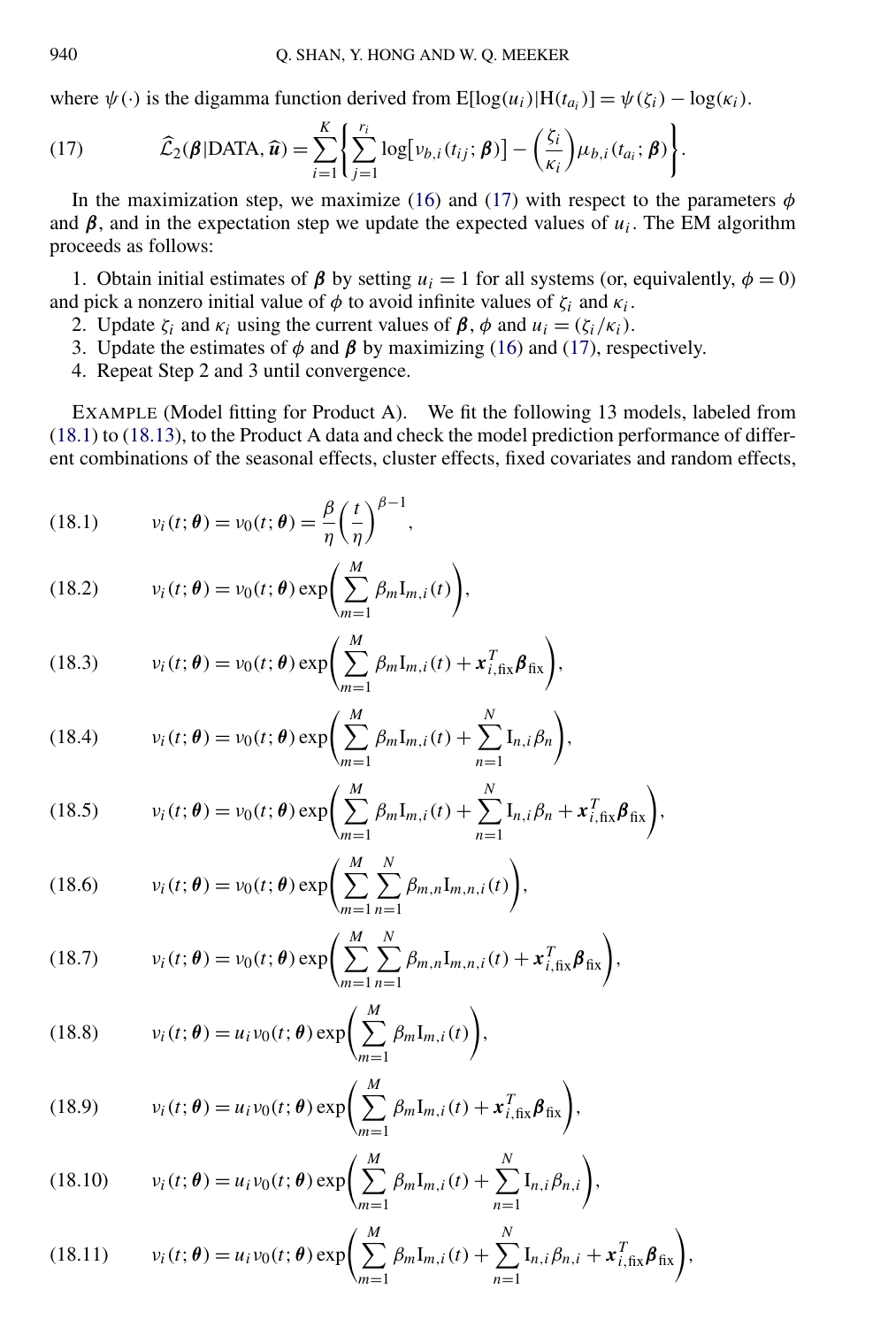<span id="page-12-0"></span>

| No. | Model components                                                        |      |
|-----|-------------------------------------------------------------------------|------|
|     | Simple NHPP                                                             | 0.18 |
|     | NHPP with Common Seasonal Effects                                       | 0.28 |
|     | NHPP with Country and Common Seasonal Effects                           | 0.37 |
|     | NHPP with Cluster and Common Seasonal Effects                           | 0.44 |
|     | NHPP with Cluster, Common Season and Country Effects                    | 0.53 |
| 6   | NHPP with Cluster and Seasonal Interactions                             | 3.23 |
|     | NHPP with Cluster and Seasonal Interactions and Country Effects         | 3.29 |
| 8   | NHPP with Common Season and Random Effects                              | 2.26 |
| 9   | NHPP with Common Season, Country and Random Effects                     | 2.56 |
| 10  | NHPP with Cluster, Common Season and Random Effects                     | 3.90 |
| 11  | NHPP with Cluster, Common Season, Country and Random Effects            | 4.51 |
| 12  | NHPP with Cluster and Seasonal Interactions and Random Effects          | 36.5 |
| 13  | NHPP with Cluster and Seasonal Interactions, Country and Random Effects | 37.5 |

TABLE 1 *Summary computation time of different models for the Product A data*

(18.12) 
$$
v_i(t; \theta) = u_i v_0(t; \theta) \exp\left(\sum_{m=1}^M \sum_{n=1}^N \beta_{m,n} I_{m,n,i}(t)\right),
$$

(18.13) 
$$
v_i(t; \theta) = u_i v_0(t; \theta) \exp \left( \sum_{m=1}^M \sum_{n=1}^N \beta_{m,n} I_{m,n,i}(t) + x_{i,fix}^T \beta_{fix} \right),
$$

where  $x_{i,fix}$ , a vector of length 1, denotes the fixed country effect for Product A (i.e.,  $x_{i,fix}$ equals 1 if the product is from Canada or 0 otherwise) and  $\beta_{fix}$  is the corresponding regression coefficient. Table 1 gives the computing time needed to fit each model. The fitting was done in R with a computer having a single 2*.*6 GHz core and 128 GB of main memory. The computing time is generally longer when the EM algorithm is involved, and it will also depend on the choice of the convergence criterion of the algorithm.

**5. Point predictions for the number of future events.** Prediction of the number of recurrences for system  $i$  in a future time-in-service interval,  $[t_1, t_2)$ , is based on the estimated expected value of the random variable  $N_i(t_1, t_2)$ :

- When there are no random effects,  $N_i(t_1, t_2)$  has a Poisson distribution with mean  $\mu_{b,i}(t_1, t_2; \boldsymbol{\beta}) = \int_{t_1}^{t_2} v_i(x; \boldsymbol{\beta}) dx.$
- When there are random effects in the model,  $N_i(t_1, t_2)$  has a negative binomial distribution with mean  $[\zeta_i/\kappa_i]\mu_{b,i}(t_1,t_2;\boldsymbol{\beta})$  and probability function

$$
Pr[N_i(t_1, t_2) = n | DATA, \theta]
$$

(19) 
$$
= \frac{\Gamma(n+\zeta_i)}{\Gamma(\zeta_i)n!} \left[ \frac{\mu_{b,i}(t_1,t_2;\boldsymbol{\beta})}{\mu_{b,i}(t_1,t_2;\boldsymbol{\beta})+\kappa_i} \right]^n \left[ \frac{\kappa_i}{\mu_{b,i}(t_1,t_2;\boldsymbol{\beta})+\kappa_i} \right]^{\zeta_i}.
$$

That is,  $N_i(t_1, t_2)$  has a  $NB(\zeta_i, \kappa_i/[\mu_{b,i}(t_1, t_2; \beta) + \kappa_i])$  distribution (see Section A.2 of the Supplementary Material [\(Shan, Hong and Meeker](#page-26-0) [\(2020\)](#page-26-0)) for more details).

Although the recurrence rate function contains time-dependent covariates, month-bymonth integration is possible because the time dependent covariates remain unchanged within each calendar month. The total expected number of events in a future month is the sum of the expected number of events for each system at risk. Similarly, the total expected cumulative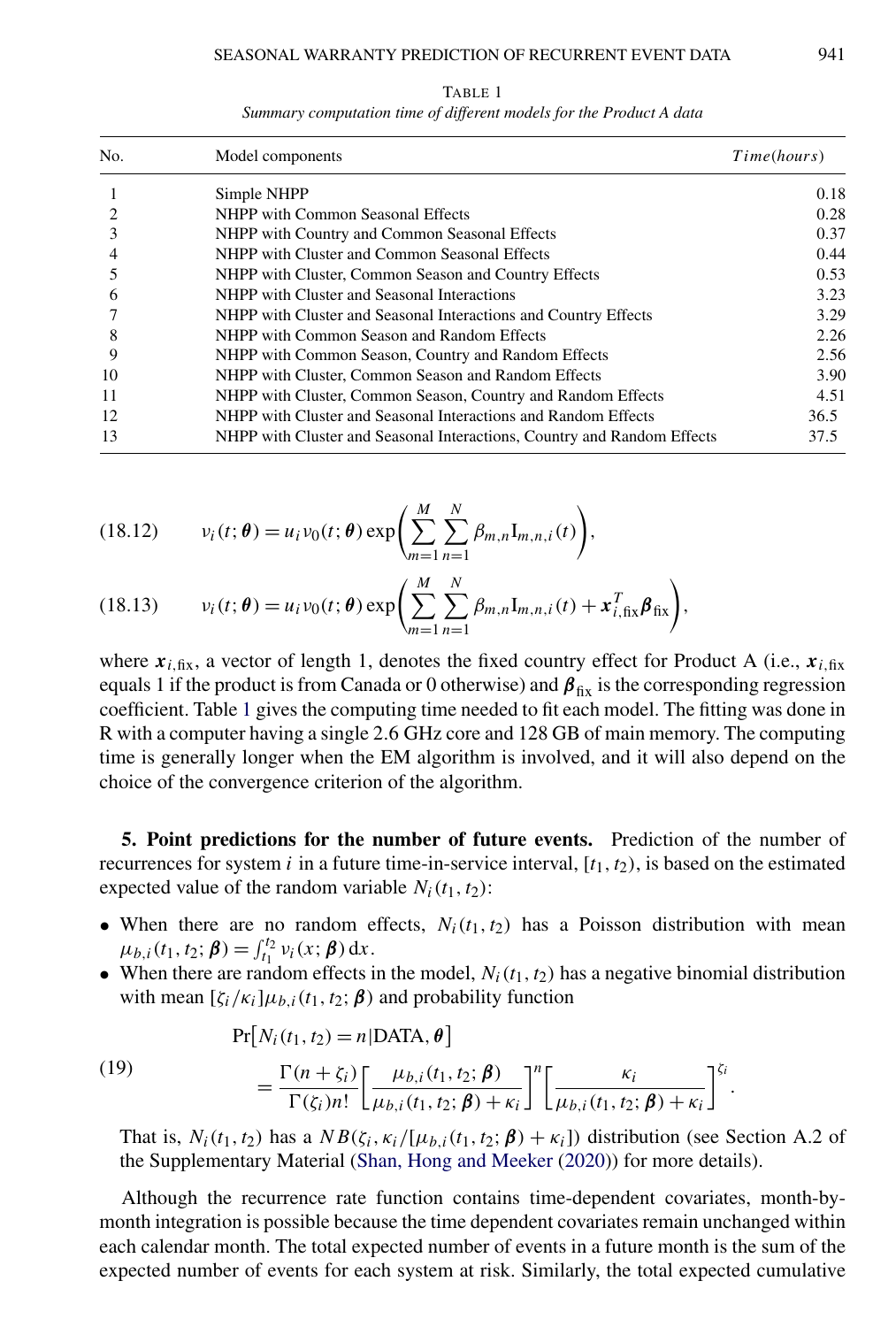number of events for all systems, up to a specified future month, is the sum of the cumulative number of events for each system at risk. A point prediction for these quantities can be obtained by replacing  $\theta = (\beta^T, \phi)^T$  with the maximum likelihood estimates.

In order to compare the prediction accuracy of different models, we compute the root mean square error (RMSE), mean absolute error (MAE) and mean absolute percent error (MAPE) of prediction errors for the hold-out data. Denote the nonnegative observed and predicted monthly number of events as  $Y_h$  and  $\hat{Y}_h$ ,  $h = 1, 2, ..., H$ , respectively, then

(20) 
$$
\text{RMSE}^{H} = \sqrt{\frac{\sum_{h=1}^{H} (Y_{h} - \widehat{Y}_{h})^{2}}{H}},
$$

$$
\text{MAE}^{H} = \frac{1}{H} \sum_{h=1}^{H} |Y_{h} - \widehat{Y}_{h}|,
$$

$$
I_{h=1}
$$
  
MAPE<sup>H</sup> =  $\frac{1}{H} \sum_{h=1}^{H} \frac{|Y_h - \widehat{Y}_h|}{Y_h} \times 100.$ 

EXAMPLE (Comparisons of point predictions on Product A). Table 2 gives a comparison of the prediction performances of different models on the hold-out data. By incorporating the cluster information and assuming different seasonal effects for different clusters, the predictions on the hold-out data can be improved with smaller prediction errors. Model 7 has the best prediction performance, especially for the first six months of the hold-out data. This model assumes both the shapes and levels of the seasonal patterns in the recurrence rates are different across clusters and that the recurrence rates vary in different countries. The incorporation of the random effects does not improve the prediction performance for this specific example. Figures [6](#page-14-0) and [7](#page-14-0) show the fitted Model 7 of the monthly and cumulative event counts, respectively. The fitted model deviates from the observed counts between January 2013 and January 2015. The agreement is better after January 2015.

In order to select an appropriate model, one should take the business goal, data size, model fitting time, model prediction performance, computation costs and other factors into consideration. For example, if our goal is to find a model with reasonably good prediction performance with as little computation costs as possible, Model 7 (sometimes even Model 3) could

| <i>RMSE/MAE/MAI E vanes is marked in <b>boul</b></i> |                   |                    |                  |                   |                   |                    |  |  |  |
|------------------------------------------------------|-------------------|--------------------|------------------|-------------------|-------------------|--------------------|--|--|--|
| No.                                                  | RMSE <sup>6</sup> | RMSE <sup>12</sup> | MAE <sup>6</sup> | MAE <sup>12</sup> | MAPE <sup>6</sup> | MAPE <sup>12</sup> |  |  |  |
|                                                      | 58.2              | 46.2               | 46.5             | 38.7              | 16.4              | 15.3               |  |  |  |
| 2                                                    | 45.7              | 38.8               | 39.9             | 33.6              | 15.0              | 14.1               |  |  |  |
| 3                                                    | 39.4              | 31.8               | 33.1             | 28.0              | 12.6              | 11.8               |  |  |  |
| $\overline{4}$                                       | 41.2              | 34.9               | 34.5             | 29.5              | 13.1              | 12.5               |  |  |  |
| 5                                                    | 38.9              | 32.8               | 32.9             | 27.8              | 12.5              | 11.8               |  |  |  |
| 6                                                    | 39.7              | 34.1               | 34.0             | 29.6              | 12.8              | 12.4               |  |  |  |
| 7                                                    | <b>37.0</b>       | 31.9               | 30.9             | 27.2              | 11.6              | 11.5               |  |  |  |
| 8                                                    | 50.0              | 39.9               | 41.3             | 34.7              | 15.6              | 14.6               |  |  |  |
| 9                                                    | 40.8              | 34.3               | 34.2             | 29.0              | 13.0              | 12.3               |  |  |  |
| 10                                                   | 42.7              | 36.1               | 36.2             | 30.8              | 13.7              | 13.0               |  |  |  |
| 11                                                   | 40.6              | 34.2               | 34.1             | 29.0              | 13.0              | 12.3               |  |  |  |
| 12                                                   | 41.4              | 35.7               | 35.9             | 31.1              | 13.6              | 13.1               |  |  |  |
| 13                                                   | 38.9              | 33.4               | 32.9             | 28.8              | 12.5              | 12.2               |  |  |  |

TABLE 2

*Summary results of point predictions on different models for the Product A hold-out data*. *The superscript* 6 *and* 12 *indicate the RMSE/MAE/MAPE of the first six and* 12 *months*, *respectively*. *The model with the smallest RMSE/MAE/MAPE values is marked in bold*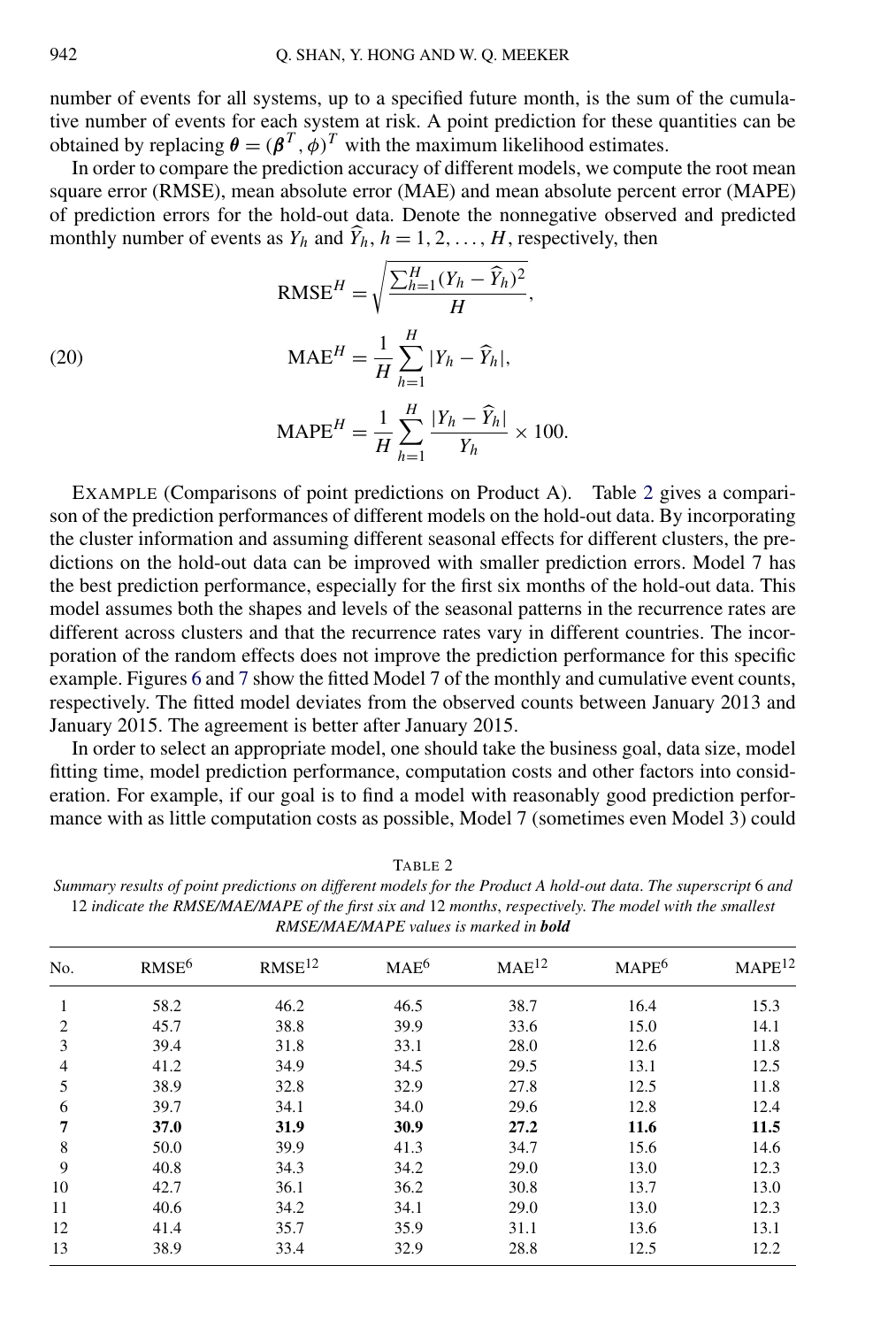<span id="page-14-0"></span>

FIG. 6. *Monthly prediction of the event counts for Product A based on Model* 7.

be a good trade-off between a complicated model and computation time. As we will see in the Product B example in Section [7,](#page-17-0) more complicated models sometimes lead to better performance; however, it will also take a longer time for model fitting due to the need to estimate the random effects. As is usually the case, the modeling process requires judgment combined with experimentation and sensitivity analysis.

#### **6. Prediction intervals.**

6.1. *Prediction interval basics*. Prediction intervals (PIs) for random variables and the calibration of PIs are introduced in literature such as [Beran](#page-24-0) [\(1990\)](#page-24-0), [Meeker and Escobar](#page-25-0) [\(1998\)](#page-25-0), [Lawless and Fredette](#page-25-0) [\(2005\)](#page-25-0), [Fredette and Lawless](#page-25-0) [\(2007\)](#page-25-0) and [Fonseca, Giummolè](#page-25-0)



FIG. 7. *Cumulative prediction of the event counts for Product A based on Model* 7.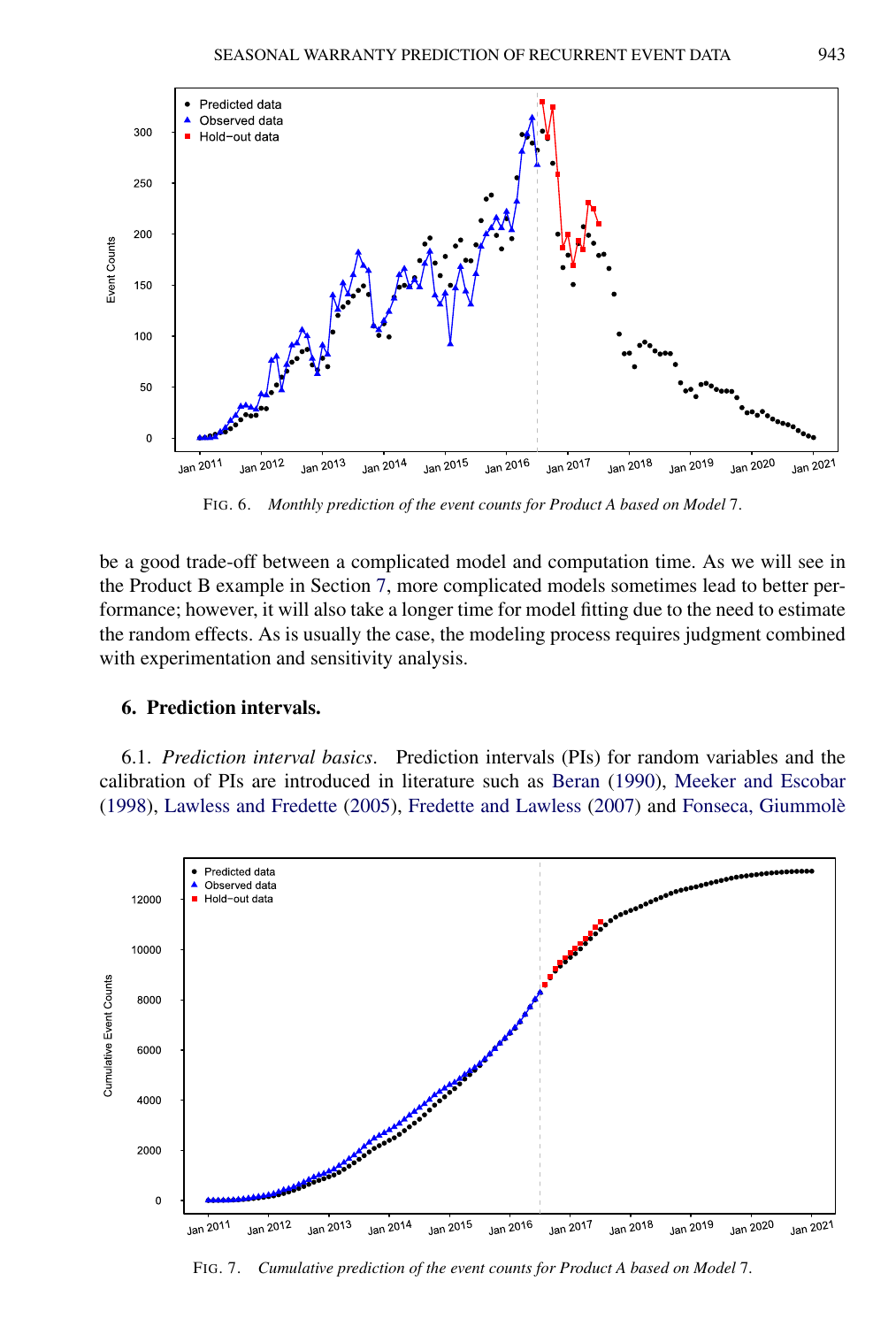[and Vidoni](#page-25-0) [\(2014\)](#page-25-0). In our applications the random variable of interest, *Y* , is the total number of monthly events or the cumulative number of events up to a specified month across all systems at risk.

Producing prediction intervals requires the distribution of the sum of the number of events across systems within specified intervals. Under the NHPP model without random effects, the number of events in nonoverlapping intervals has a Poisson distribution, and the sum of independent Poisson random variables also has a Poisson distribution. In contrast, when the model includes random effects *u*, the sum is a convolution of *K* negative binomial distributions which does not have a closed form.

[Teerapabolarn](#page-26-0) [\(2014\)](#page-26-0) shows that, when  $\{\zeta_i \cdot \mu_{b,i}(\cdot;\boldsymbol{\beta})/[\mu_{b,i}(\cdot;\boldsymbol{\beta}) + \kappa_i]\}$  is small for each  $i$ , the distribution of the sum of independent negative binomial random variables can be approximated by a Poisson distribution with mean,  $\sum_i [(\zeta_i/\kappa_i)\mu_{b,i}(\cdot;\boldsymbol{\beta})]$ , where the sum is across all systems at risk. We use this approximation for the distribution function of random variables when there are random effects in the model.

Here, we compare plug-in prediction intervals, simple normal-approximation prediction intervals and calibrated prediction intervals procedures for a random variable *Y* with the distribution function  $G(Y; \theta)$ .

6.2. *Plug-in prediction intervals*. The simple plug-in prediction interval is obtained by simply using the quantiles of  $G(Y; \theta)$ . Specifically, a two-sided  $100(1 - \alpha)\%$  plug-in prediction interval of a random variable  $Y$  is  $[L, U]$ , so that

(21) 
$$
G[L < Y \le U; \widehat{\boldsymbol{\theta}}] = 1 - \alpha.
$$

The actual coverage probability of this procedure will generally be less than  $(1 - \alpha)$  because plug-in method ignores the uncertainty in *θ*. It is generally good practice to choose *L* and *U* such that  $L = Y_{\alpha/2}$  and  $U = Y_{1-\alpha/2}$ .

6.3. *Normal approximate prediction intervals.* A normal approximate  $100(1 - \alpha)\%$  prediction interval for *Y* assumes that *Y* ~ Normal $(\widehat{Y}, s e_{\widehat{Y}}^2)$ , so the prediction interval is

(22) 
$$
[L, U] = \widehat{Y} \pm z_{1-\alpha/2} \widehat{se}_{\widehat{Y}},
$$

where  $z_{1-\alpha/2}$  is the  $(1-\alpha/2)$  quantile of the standard normal distribution,  $\hat{Y}$  is the point prediction and  $\widehat{se}_{\widehat{Y}} = \sqrt{\widehat{Var}(\widehat{Y})}$ , where  $\widehat{Var}(\widehat{Y})$  is estimated variance of *Y*.

6.4. *Calibrated prediction intervals*. Bootstrap procedures to calibrate prediction intervals have been described by literature such as [Beran](#page-24-0) [\(1990\)](#page-24-0), [Meeker and Escobar](#page-25-0) [\(1998\)](#page-25-0), [Lawless and Fredette](#page-25-0) [\(2005\)](#page-25-0) and [Fredette and Lawless](#page-25-0) [\(2007\)](#page-25-0). [Xu, Hong and Meeker](#page-26-0) [\(2015\)](#page-26-0) give the following algorithm which is a simulation implementation of the general prediction calibration method described in Section 3 of [Lawless and Fredette](#page-25-0) [\(2005\)](#page-25-0):

1. Simulate the model estimates  $\theta_i^*$  with  $i = 1, ..., B$  using a parametric bootstrap method.

2. Sample  $Y_i^*$  from the distribution function of the random variable,  $G(Y; \hat{\theta})$ , where  $\hat{\theta}$  is the ML estimate of the parameters from the original data.

3. Compute  $w_i = G(Y_i^*; \theta_i^*)$  for  $i = 1, ..., B$ .

4. Let  $w_L$  and  $w_U$  be the  $\alpha/2$  and  $(1 - \alpha/2)$  quantiles of the empirical distribution of  $(w_1, \ldots, w_B)$ .

5. Solve *L* and *U* from  $w_L = G(L; \hat{\theta})$  and  $w_U = G(U; \hat{\theta})$ .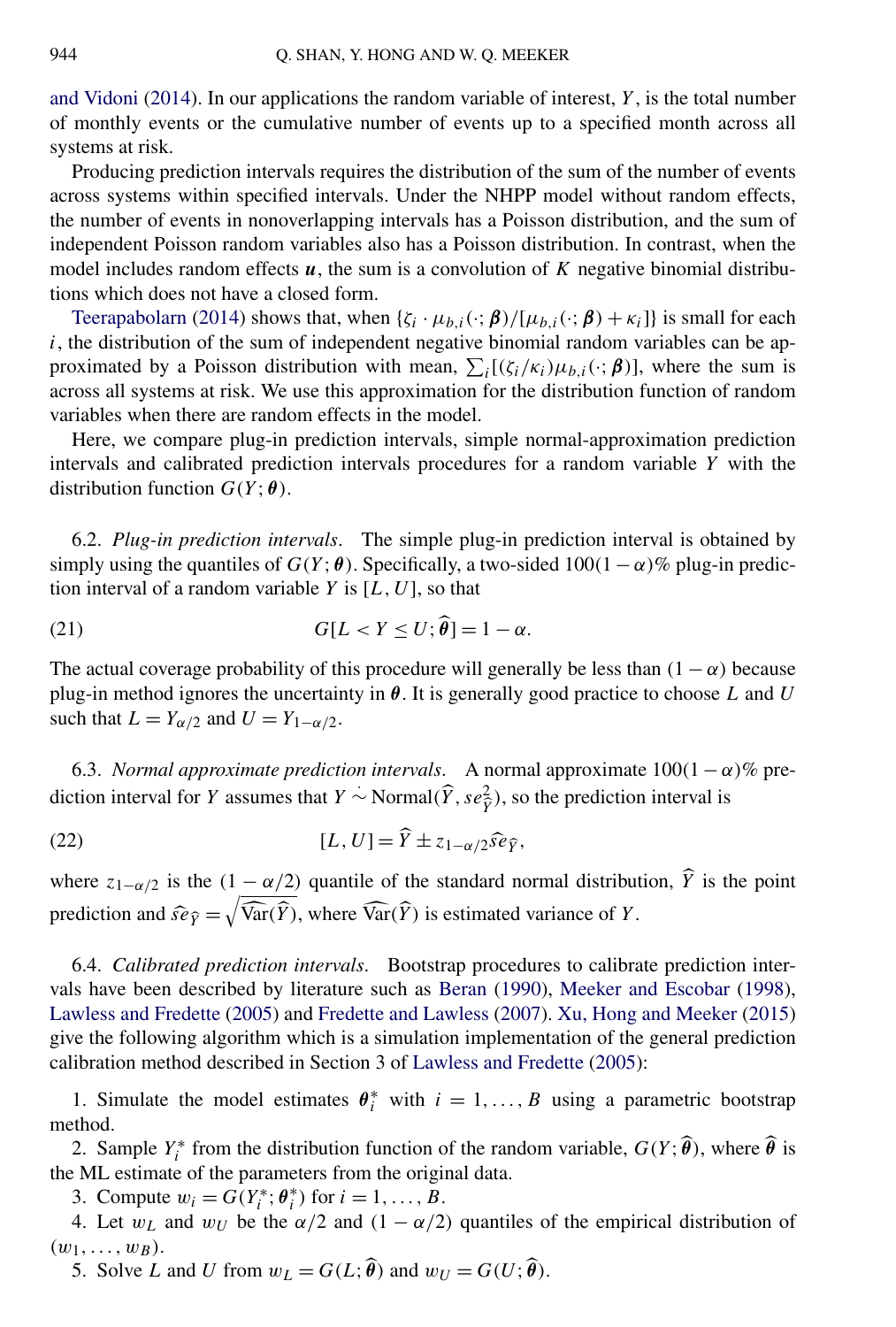<span id="page-16-0"></span>

FIG. 8. *Monthly predictions of the event counts for Product A on the hold-out data based on Model* 7.

In Step 1, the parameters  $\theta_i^*$  are estimated from the simulated data sets based on  $\widehat{\theta}$  which would require a huge amount of computation time in our application. We approximate this procedure by simulating the model estimates  $\theta^*$  from the asymptotic multivariate normal distribution of the ML estimates. That is, let  $\mathcal{L}(\theta)$  denote the total log likelihood of a specified model from *K* independent systems. Then,

(23) 
$$
\widehat{I}_{\widehat{\theta}} = -\frac{\partial^2 \mathcal{L}(\theta)}{\partial \theta \partial \theta^T}\Big|_{\widehat{\theta}}
$$

is the observed Fisher information matrix for  $\theta$  evaluated at the ML estimate  $\hat{\theta}$ . Then draws from the multivariate normal distribution  $MVN(\hat{\theta}, \hat{T}_{\hat{\theta}}^{-1})$  can be used in the calibration process. Because of the large amount of data, the approximation will be good.



FIG. 9. *Cumulative predictions of the event counts for Product A on the hold-out data based on Model* 7.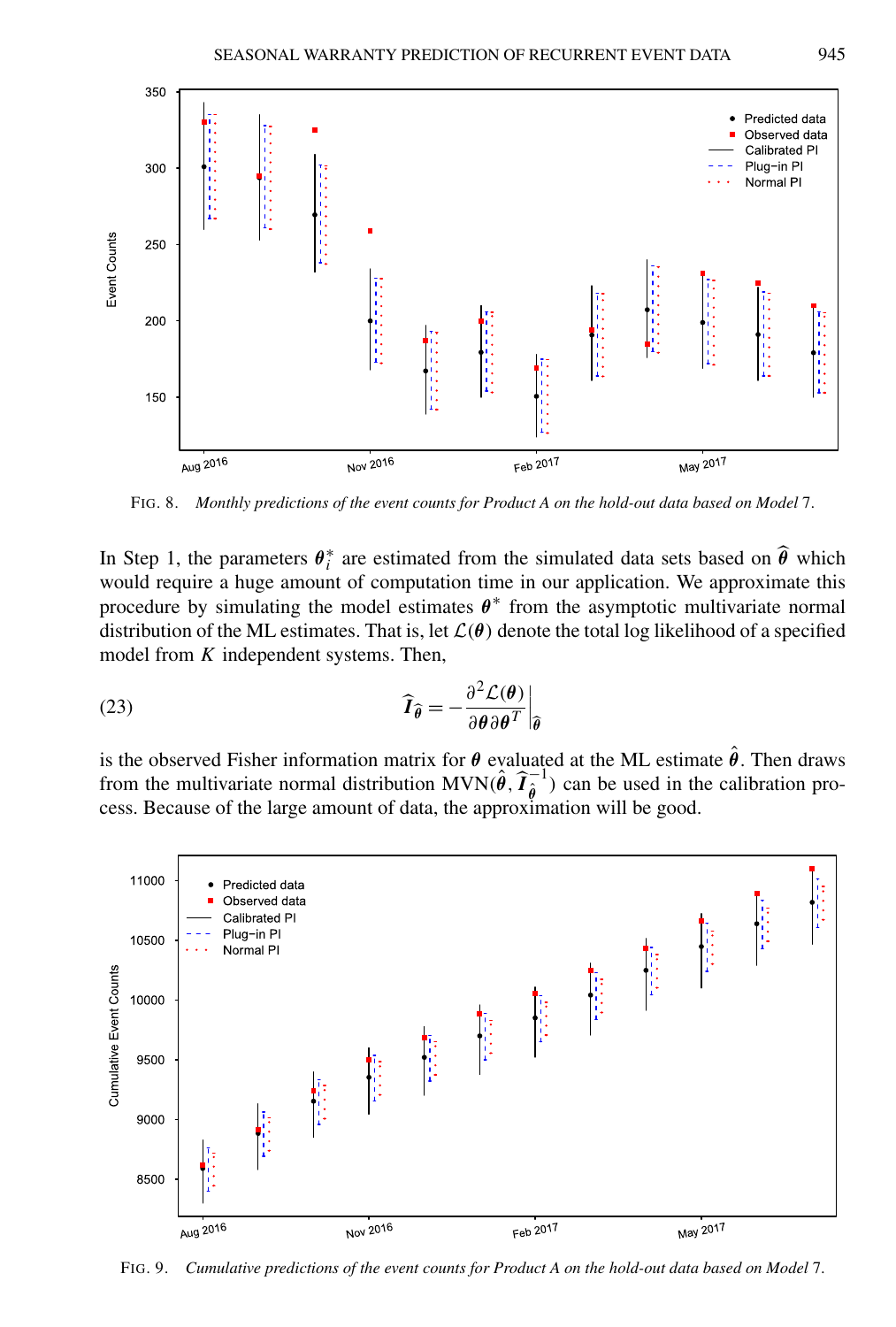<span id="page-17-0"></span>EXAMPLE (Prediction intervals for Product A). The monthly and cumulative event predictions from Model 7 for Product A are shown in Figures [8](#page-16-0) and [9,](#page-16-0) respectively. The calibrated prediction intervals are based on  $B = 5000$  simulations. Asymptotic theory (e.g., [Beran](#page-24-0) [\(1990\)](#page-24-0)) suggests that the calibrated prediction interval procedure has coverage probabilities that will be close to the nominal  $(1 - \alpha)$  confidence interval. For this example, nine out of 12 observed event counts are within the calibrated prediction intervals, and all observed cumulative event counts are within the calibrated prediction intervals. The plug-in and normal approximate predictions intervals are narrower when compared with the calibrated ones.

**7. Models and predictions for Product B.** In this section we present a second example based on warranty data from Product B, initially described in Section [1.3.](#page-1-0) The models used in this section are similar to those that were applied to Product A, while the seasonal patterns and fixed covariates differ.

7.1. *Exploratory analysis*. Similar to what we have done for Product A, Figure 10 gives the MCF for different model years with 95% pointwise confidence intervals. Although we observed only the mean cumulative number of recurrences per system up to the first year for data of model year 2016, we could tell that the curves of the two different model years behave differently which indicates that the model year information should be taken into account for modeling.

7.2. *Clustering for the seasonal models*. Figure [11](#page-18-0) shows the dendrogram of the hierarchical clustering results for Product B based on warranty information of the most recent year. The observed events and the number of systems at risk by clusters as a function of calendar time are shown in Figures [12](#page-18-0) and [13,](#page-19-0) respectively. The empirical monthly recurrence rates of the two clusters have similar shapes but different levels as shown in Figure [14.](#page-19-0)



FIG. 10. *MCF versus system age for systems in model years* 2015 *and* 2016 *of Product B with* 95*% pointwise CIs*.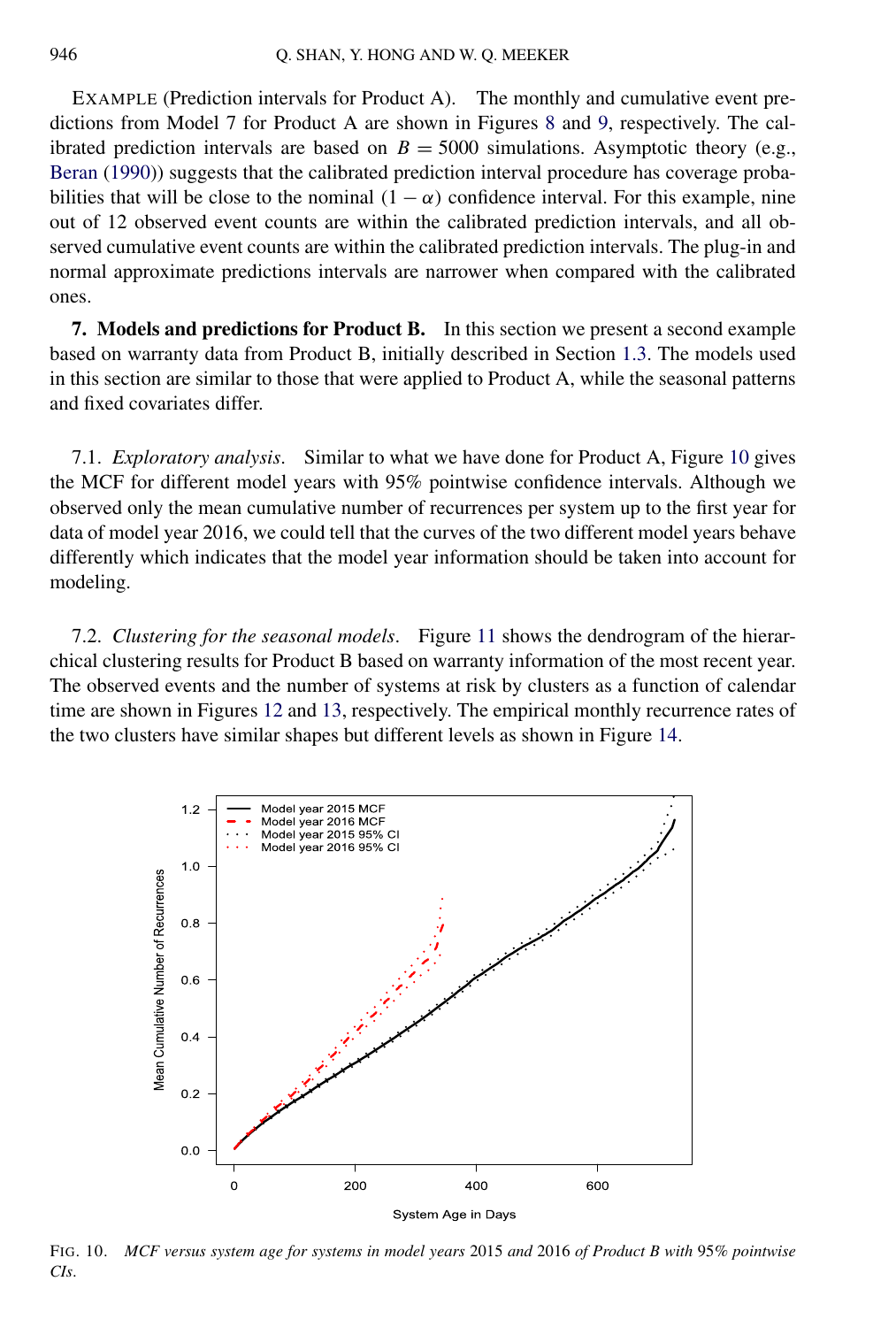<span id="page-18-0"></span>

FIG. 11. *Dendrogram of hierarchical clustering for Product B*. *The horizontal line indicates the cutoff location to split the observations into different clusters*. *From left to right*, *the cluster numbers are* 1 *and* 2, *respectively*.

7.3. *NHPP model fitting*. In this subsection we fit the 13 models in [\(18\)](#page-11-0) with  $x_{i, fix}$ , a vector of length 1, being the product model year indicator (i.e.,  $x_{i, fix}$  equals 1 if system *i* has model year 2015 or 0 otherwise). Table [3](#page-20-0) shows the model prediction performance for the hold-out data. Model 9 with the common seasonal covariates, model year effects and random effects provides the best predictions among all of the models. The model with cluster factors does not improve the predictions. An explanation is that we only have two years of data for clustering and model fitting. When doing prediction, we implicitly assume that the seasonal patterns in the future behave like the past. Prediction accuracy may suffer if the future seasonal patterns behave in a different manner. The model fitting of monthly and cumulative event counts based on Model 9 are shown in Figures [15](#page-20-0) and [16,](#page-20-0) respectively.

7.4. *Prediction intervals*. Figures [17](#page-21-0) and [18](#page-21-0) give the prediction intervals of the monthly and cumulative events, respectively, while the calibrated prediction intervals are based on *B* = 5000 simulations. *Six* out of *eight* observed counts fall within the calibrated prediction intervals for the first eight months of hold-out data. The numbers of events for three out of the last four months, however, fall outside of the prediction intervals. Delayed event reports



FIG. 12. *Observed event counts as a function of date for the two different clusters of Product B systems*.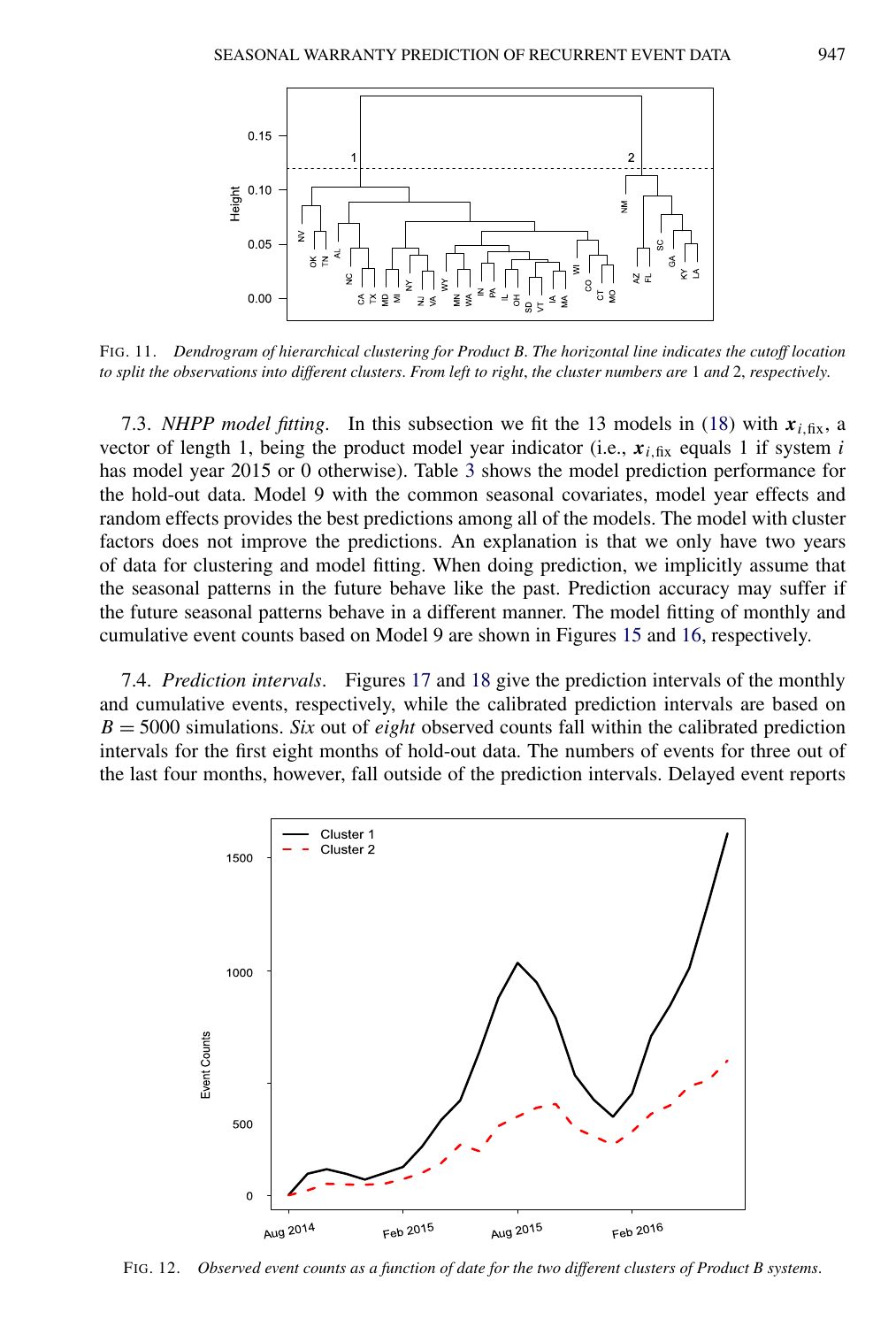<span id="page-19-0"></span>

FIG. 13. *Number of systems at risk as a function of date for the two different Product B clusters*.

could be a reason why the monthly predictions are much higher than the observed events for June and July of 2017. The higher number of observed events for April and May could be because more of the product warranties expire in these two months, compared with previous years which encourages people to use the warranty shortly before the expiration dates.

**8. Simulation to study larger amounts of missing data.** In this section we study the effects of missing data on the prediction performance of new data: we randomly erase between 10% and 30% of location variables from the original data of Product A and use these data to fit the models based on two different ways to handle missing locations data when clustering:

- 1. Assign all the missing locations to a new location category.
- 2. Make a random weighted assignment for the missing locations.



FIG. 14. *Empirical monthly recurrence rate for Product B since year* 2015.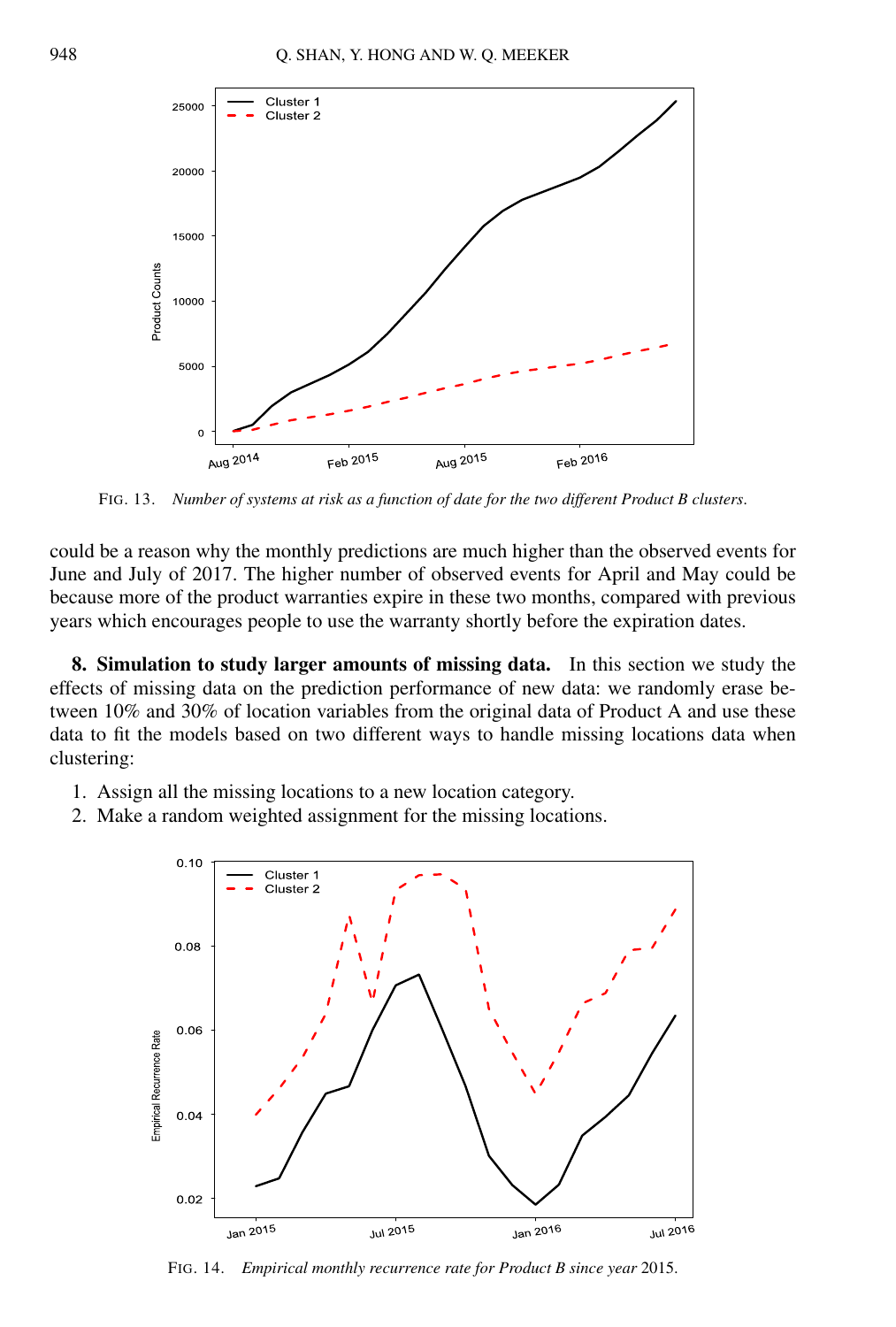| No. | RMSE <sup>6</sup> | RMSE <sup>12</sup> | MAE <sup>6</sup> | MAE <sup>12</sup> | $MAPE^6$ | MAPE <sup>12</sup> |
|-----|-------------------|--------------------|------------------|-------------------|----------|--------------------|
|     | 606.5             | 454.5              | 547.1            | 369.7             | 43.0     | 31.2               |
| 2   | 226.2             | 235.1              | 194.4            | 197.7             | 12.1     | 17.2               |
| 3   | 101.9             | 194.7              | 94.0             | 146.4             | 6.9      | 15.3               |
| 4   | 225.1             | 236.9              | 193.9            | 200.2             | 12.1     | 17.5               |
| 5   | 121.8             | 199.0              | 112.0            | 155.2             | 7.9      | 15.6               |
| 6   | 224.2             | 236.6              | 193.1            | 200.2             | 12.1     | 17.6               |
| 7   | 120.4             | 198.9              | 110.9            | 155.2             | 7.9      | 15.6               |
| 8   | 210.2             | 229.1              | 182.0            | 192.8             | 11.5     | 17.1               |
| 9   | 84.2              | 192.4              | 76.1             | 137.5             | 6.4      | 15.1               |
| 10  | 206.5             | 228.9              | 179.3            | 193.1             | 11.4     | 17.2               |
| 11  | 120.6             | 198.1              | 110.9            | 154.3             | 7.9      | 15.5               |
| 12  | 204.5             | 227.7              | 177.4            | 192.0             | 11.3     | 17.1               |
| 13  | 115.3             | 196.4              | 106.0            | 151.9             | 7.5      | 15.3               |



FIG. 15. *Monthly prediction of the event counts for Product B based on Model* 9.



FIG. 16. *Cumulative prediction of the event counts for Product B based on Model* 9.

<span id="page-20-0"></span>TABLE 3 *Summary results of point predictions on different models for the Product B hold-out data*. *The model with the smallest RMSE/MAE/MAPE values is marked in bold*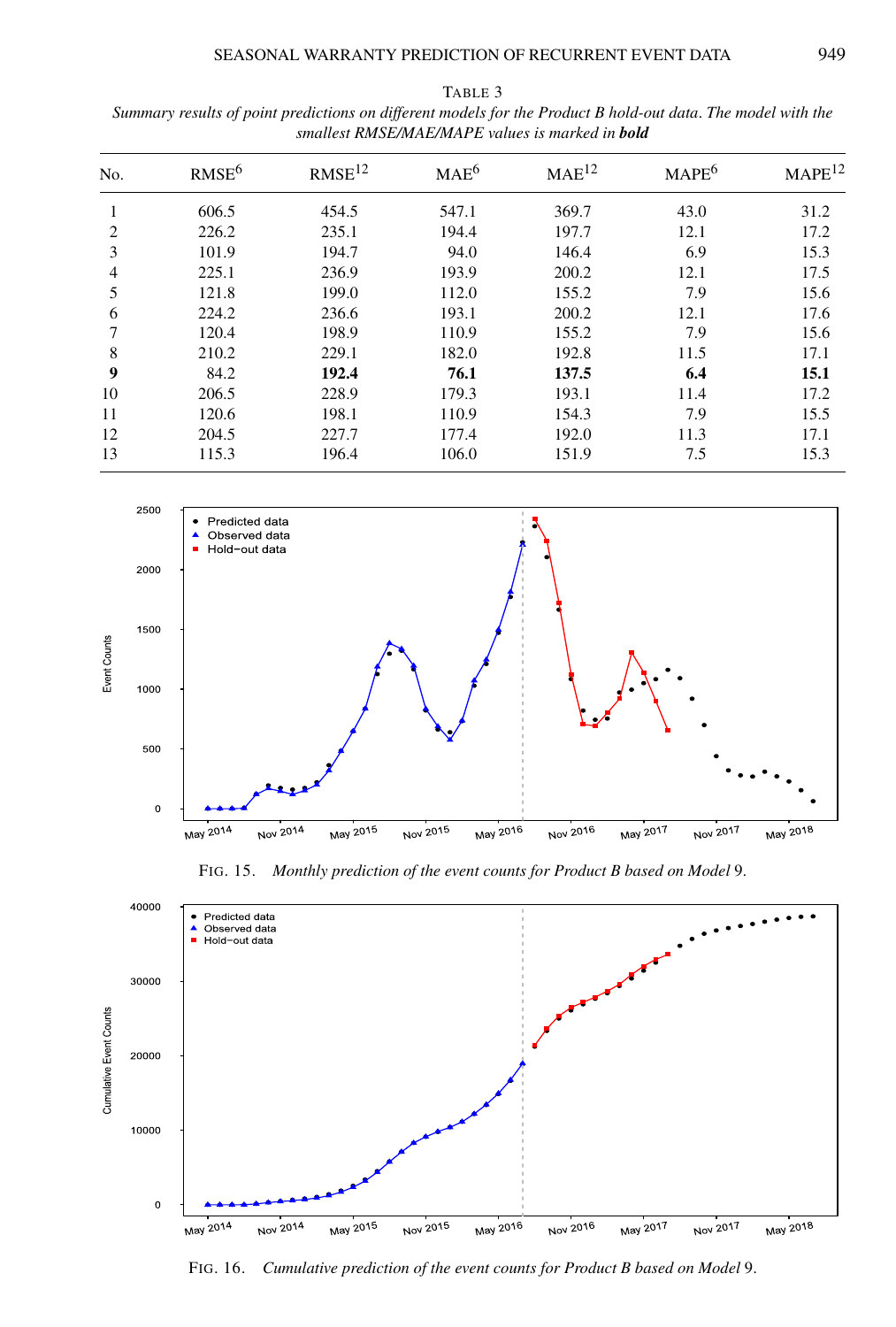<span id="page-21-0"></span>

FIG. 17. *Monthly prediction of the event counts on the hold-out data based on Model* 9 *for Product B*.

In order to compare the prediction metrics, such as the RMSE, on the hold-out data, we keep using four clusters and compare the prediction performance of Model 7 with different missing percentages. Figures [19](#page-22-0) and [20](#page-23-0) show the scatter plots of the *six*-month and 12-month RMSE values based on the above two ways of handling the missing locations. We experiment with  $10\%$ ,  $15\%$ ,  $20\%$ ,  $25\%$  and  $30\%$  missing locations. The random assignment methods shown in A.3 of the Supplementary Material [\(Shan, Hong and Meeker](#page-26-0) [\(2020\)](#page-26-0)) are used to fill the missing locations. We experiment by repeatedly doing both the random erasing and assignment of the location data 20 times. Scatter plots of other prediction metrics such as MAE and MAPE are presented in the Supplementary Material [\(Shan, Hong and Meeker](#page-26-0) [\(2020\)](#page-26-0)) in Figures 22, 23, 24 and 25. The results of this simulation study can be summarized as:

1. The model using the original data with the 6*.*6% missing locations assigned to separate categories by their country information has better prediction performance than the models with higher missing percentages.



FIG. 18. *Cumulative prediction of the event counts on the hold-out data based on Model* 9 *for Product B*.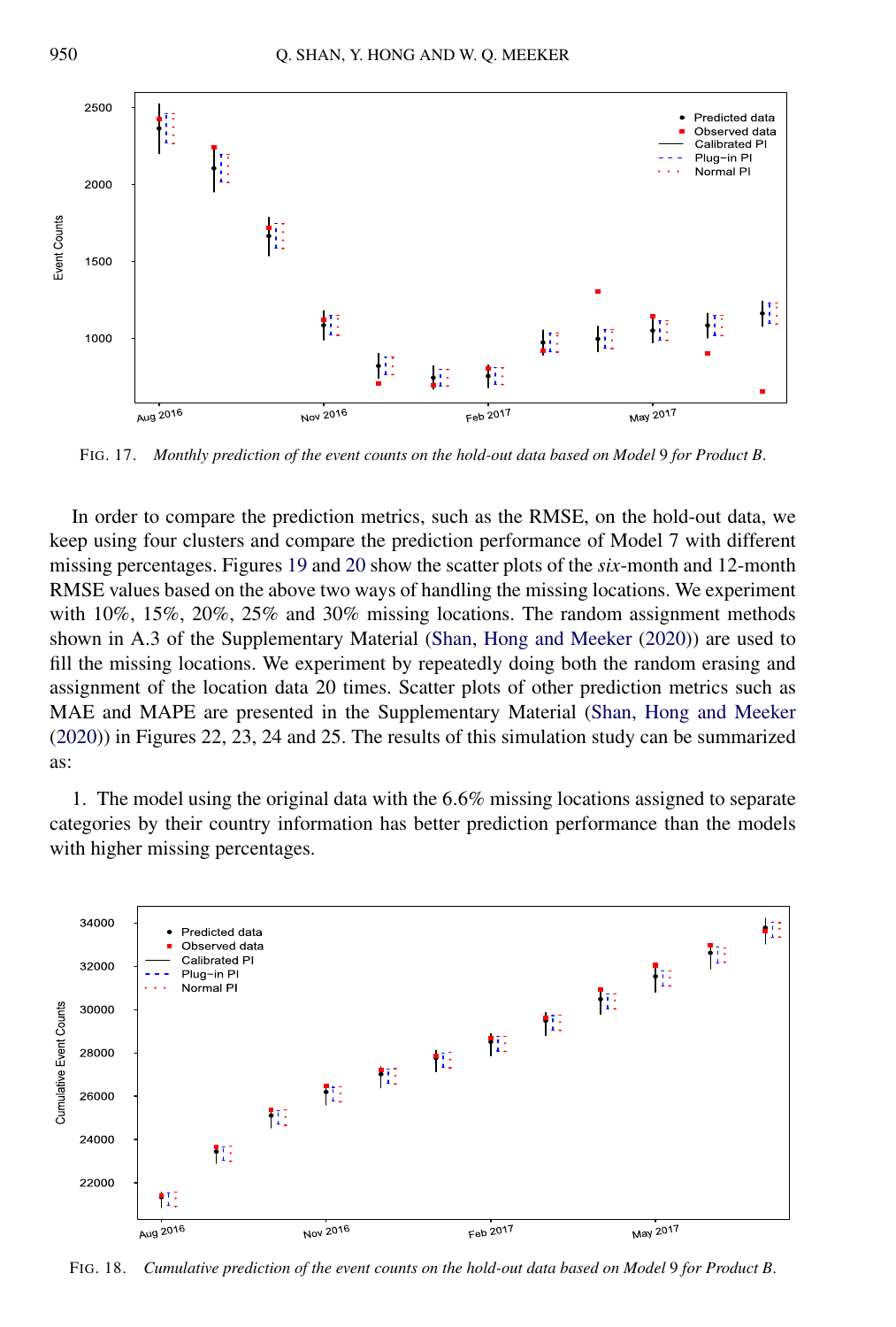<span id="page-22-0"></span>

FIG. 19. *Scatter plots of* 20 *experimental prediction results with weighted random assignment and separate categories for RMSE*6. *The cross marks indicate the prediction metrics in Model* 7 *of Section* [5.](#page-12-0)

2. When the missing percentage is relatively small (e.g., less than 15%), the average prediction metrics from two different ways to handle the missing data are close to each other. The random assignment of missing data gives prediction metrics with less variation over the 20 experiments. When the missing percentage is larger, there is no best way to handle the missing data.

3. When the missing percentage increases to around 30%, all of the performance metrics have similar prediction performance with Model 3 in Section [5.](#page-12-0) An explanation for this is that, when we randomly erase 30% location variables and randomly assign a location to each of the missing values, we introduce noise for the seasonality clustering as the actual seasonality pattern in the data may be corrupted by the random assignment or the separate categories of missing locations. The clustering may not help any more, and the model will behave more like Model 3, where all repairable systems have the same seasonality pattern.

4. In general, the model has better prediction performance in terms of the *six*-month prediction metrics when the percentage of missing locations is small(e.g.,  $10\%$ ). The differences in the 12-month prediction metrics among different missing percentages are relatively small.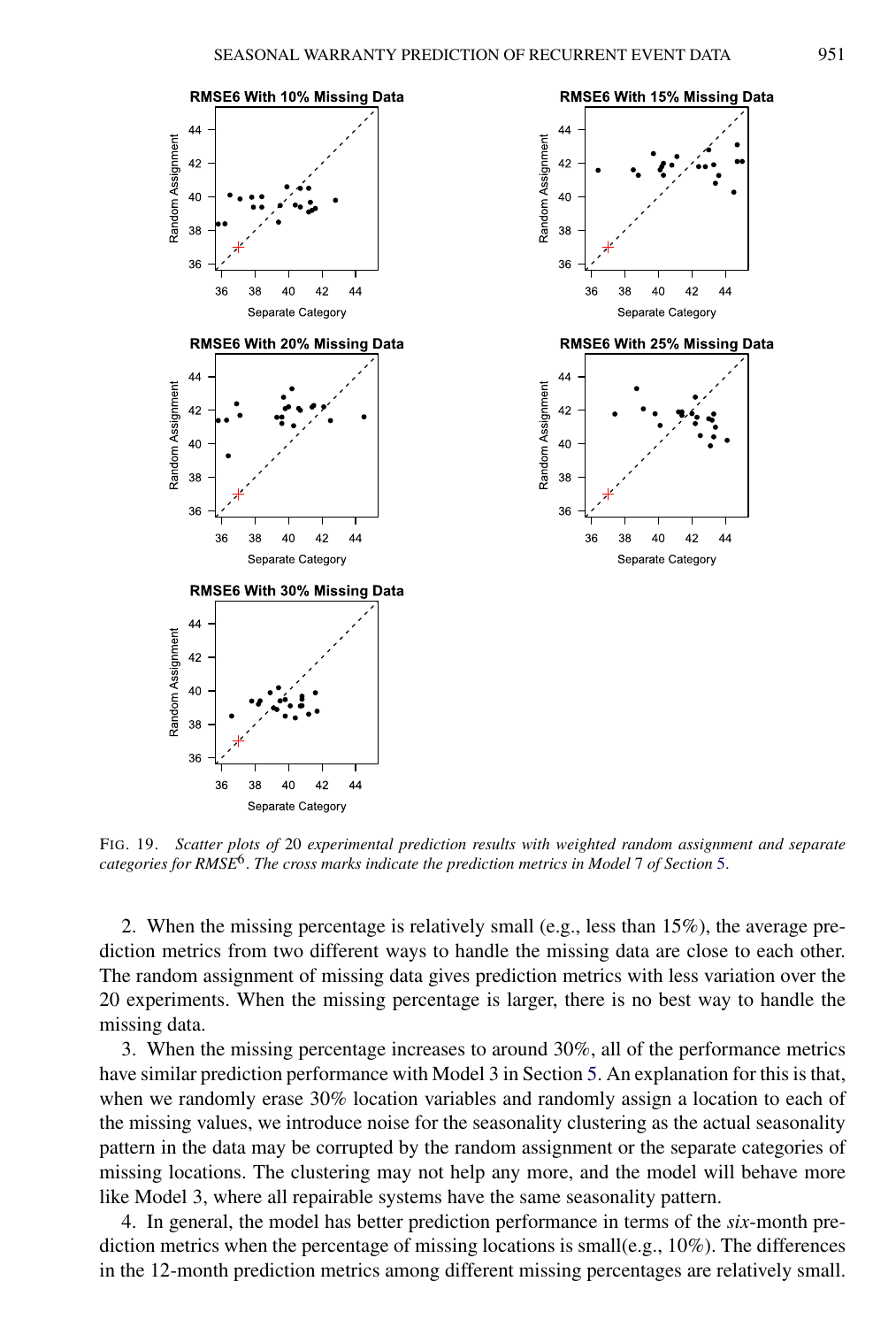<span id="page-23-0"></span>

FIG. 20. *Scatter plots of* 20 *experimental prediction results with weighted random assignment and separate categories for RMSE*12. *The cross marks indicate the prediction metrics in Model* 7 *of Section* [5.](#page-12-0)

5. When the missing percentage increases from 20% to 30%, the prediction performance degrades. For example, the MAPE<sup>12</sup> values for the  $25\%$  missing data are slightly smaller than that of 20%, while the RMSE<sup>6</sup> values for 25% are larger than that of 20%.

**9. Concluding remarks.** In this paper we introduce a general model for the recurrence rate of repairable systems that can be used to predict the number of future events. Depending on the characteristics of the recurrent event processes, the model can be applied to various applications. Our approach allows the use of covariates that may affect the recurrence rate (e.g., the different seasonal trends for different locations) and provides better prediction results than the simple NHPP models. In particular, the use of the cluster and seasonality information improves the predictions of future monthly events for more useful decisions in industry.

Possible extensions of our current work include:

1. In this paper we model the seasonal trends in the recurrence rate based on the calendar month, and we assume, implicitly, that each month has the same number of business days.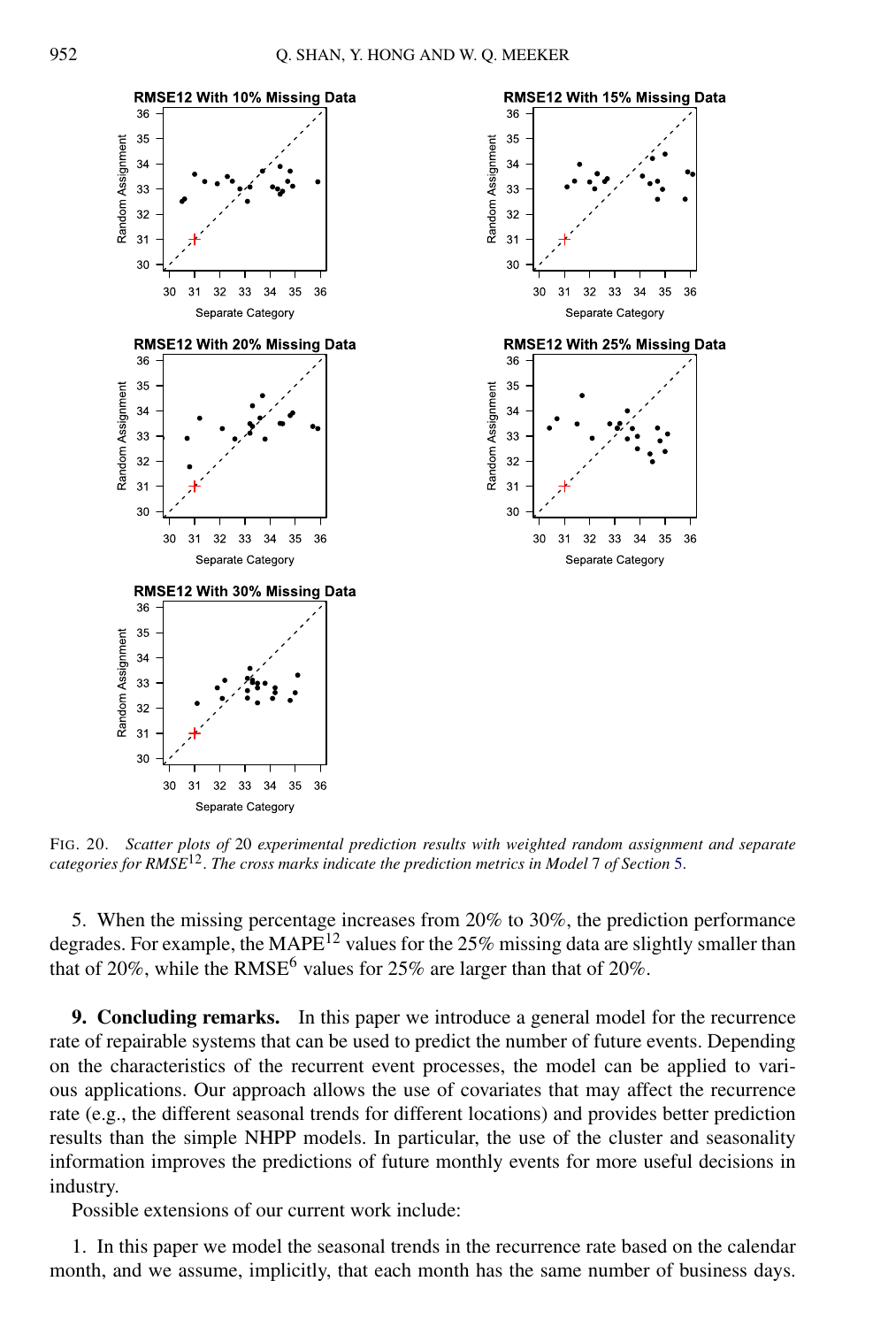<span id="page-24-0"></span>The number of business days varies from month to month because of holidays and the number of weekends in a month. Taking the number of business days of each month and the exact calendar entry dates of the product warranty into the model could lead to more accurate modeling and prediction of events.

2. In some applications, claims are not reported immediately after the system failure. This introduces extra variability in the time-dependent seasonal patterns in the model and can lead to inaccuracies for data near the data-freeze date. Also, there can be spikes of warranty claims near to the end-of-warranty date. Such factors might be included in the prediction model.

3. Our paper focused on the prediction of future events. Sometimes, it is important to predict future costs as well. Our model can be extended to a compound mixed Poisson process like that described in [Grandell](#page-25-0) [\(1997\)](#page-25-0). Marked point processes can also be used for claim cost prediction, as described in Brémaud (1981) and [Karyagina, Wong and Vlacic](#page-25-0) [\(1998\)](#page-25-0). Information about failure modes could be helpful for claim cost prediction.

4. Two-dimensional warranty policies are widely used (e.g., in the North American automobile market). For example, the observation of a warranty contract will end when the mileage of a product reaches 36,000 miles or three years after the purchase date, whichever comes first. A model based on both system age and usage would be more appropriate. However, usage data are often not complete, as the usage information may not be available until there is a claim and some of the systems may not have any claims before the end of the warranty period. Also, automobiles with claims may not be a representative sample of the entire population. [Lawless and Crowder](#page-25-0) [\(2010\)](#page-25-0) proposed joint models on the age and usage dimensions for the warranty data for dependence assessment and model parameter estimation. Some work has also been done on using a synthesized scale based on both age and usage as described in Ahn, Chae and Clark (1998) and [Duchesne and Lawless](#page-25-0) [\(2000\)](#page-25-0).

5. The investigation of NHPP models with time-varying covariates and random effects under the Bayesian framework would be useful. The hierarchical modeling together with tools such as Markov chain Monte Carlo (MCMC) can then be used conveniently for estimating model parameters and producing prediction intervals.

**Acknowledgments.** The authors gratefully acknowledge the help of After, Inc. for supporting and assisting in the work presented in this paper. We appreciate the insightful comments from the editor, associate editor and reviewers very much. The work by Hong was partially supported by National Science Foundation Grant CMMI-1904165 to Virginia Tech.

# SUPPLEMENTARY MATERIAL

**Supplement to "Seasonal warranty prediction based on recurrent event data"** (DOI: [10.1214/20-AOAS1333SUPPA](https://doi.org/10.1214/20-AOAS1333SUPPA); .pdf). Derivation of Equations [\(13\)](#page-10-0) and [\(19\)](#page-12-0) (A.1 and A.2). Random assignment of missing locations (A.3) and more simulation results for Section [8](#page-19-0) (A.4).

**Code and data** (DOI: [10.1214/20-AOAS1333SUPPB;](https://doi.org/10.1214/20-AOAS1333SUPPB) .zip). This supplement includes all the code and data used in our paper.

#### REFERENCES

AALEN, O. O. (1988). Heterogeneity in survival analysis. *Stat*. *Med*. **7** 1121–1137.

AHN, C.-W., CHAE, K.-C. and CLARK, G. M. (1998). Estimating parameters of the power law process with two measures of failure time. *J*. *Qual*. *Technol*. **30** 127–132.

BERAN, R. (1990). Calibrating prediction regions. *J*. *Amer*. *Statist*. *Assoc*. **85** 715–723. [MR1138352](http://www.ams.org/mathscinet-getitem?mr=1138352)

BRÉMAUD, P. (1981). *Point Processes and Queues*: *Martingale Dynamics*. *Springer Series in Statistics*. Springer, New York–Berlin. [MR0636252](http://www.ams.org/mathscinet-getitem?mr=0636252)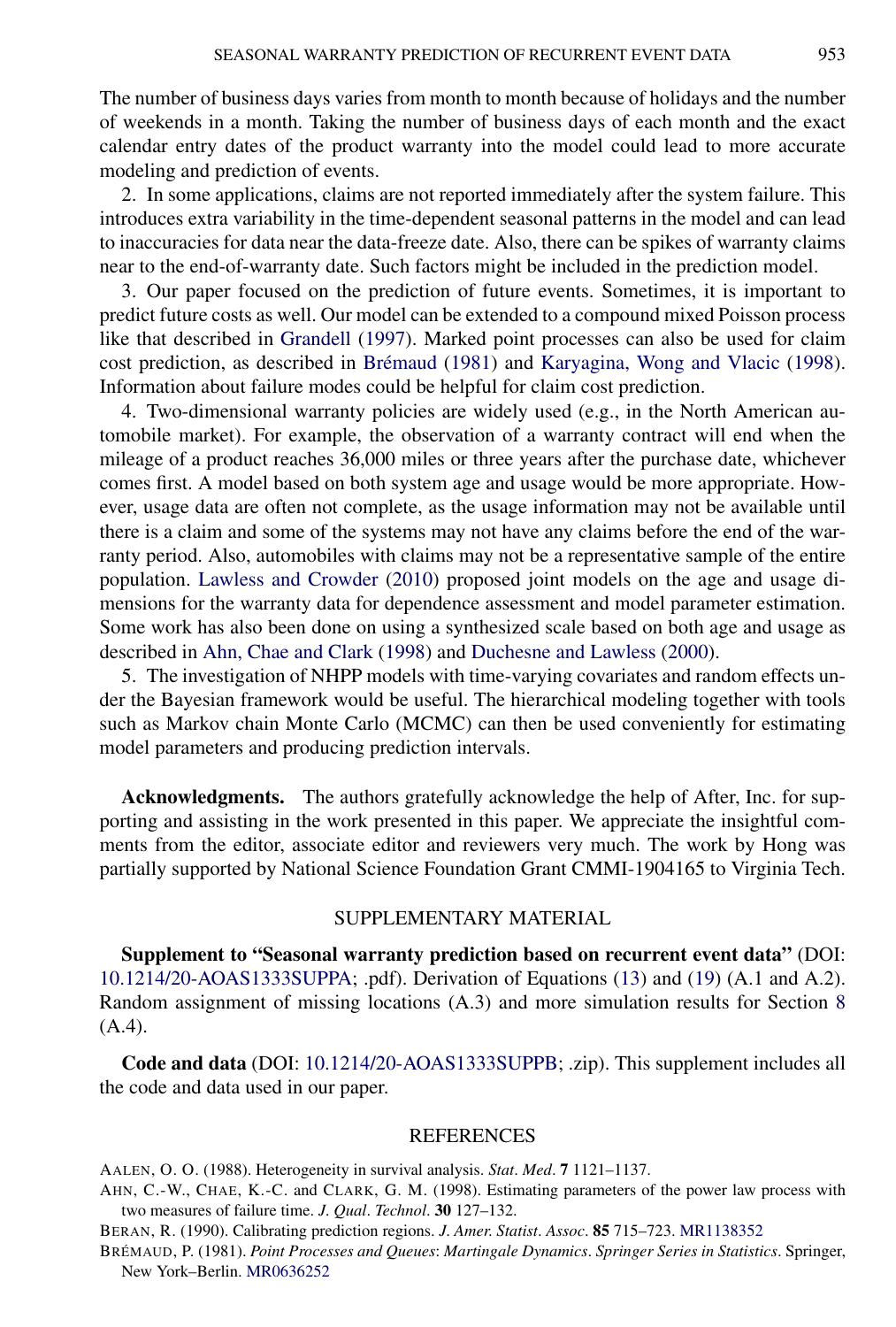- <span id="page-25-0"></span>CIFUENTES-AMADO, M. V. and CEPEDA-CUERVO, E. (2015). Non-homogeneous Poisson process to model seasonal events: Application to the health diseases. *Int*. *J*. *Stat*. *Med*. *Res*. **4** 337–346.
- COOK, R. J. and LAWLESS, J. F. (2007). *The Statistical Analysis of Recurrent Events*. *Statistics for Biology and Health*. Springer, New York. [MR3822124](http://www.ams.org/mathscinet-getitem?mr=3822124)
- DUCHESNE, T. and LAWLESS, J. (2000). Alternative time scales and failure time models. *Lifetime Data Anal*. **6** 157–179. [MR1766199](http://www.ams.org/mathscinet-getitem?mr=1766199)<https://doi.org/10.1023/A:1009616111968>
- FONSECA, G., GIUMMOLÈ, F. and VIDONI, P. (2014). Calibrating predictive distributions. *J*. *Stat*. *Comput*. *Simul*. **84** 373–383. [MR3169333](http://www.ams.org/mathscinet-getitem?mr=3169333)<https://doi.org/10.1080/00949655.2012.709518>
- FREDETTE, M. and LAWLESS, J. F. (2007). Finite-horizon prediction of recurrent events, with application to forecasts of warranty claims. *Technometrics* **49** 66–80. [MR2345453](http://www.ams.org/mathscinet-getitem?mr=2345453)<https://doi.org/10.1198/004017006000000390>
- GRANDELL, J. (1997). *Mixed Poisson Processes*. *Monographs on Statistics and Applied Probability* **77**. CRC Press, London. [MR1463943](http://www.ams.org/mathscinet-getitem?mr=1463943)<https://doi.org/10.1007/978-1-4899-3117-7>
- HAMADA, M. S., WILSON, A. G., REESE, C. S. and MARTZ, H. F. (2008). *Bayesian Reliability*. *Springer Series in Statistics*. Springer, New York. [MR2724437](http://www.ams.org/mathscinet-getitem?mr=2724437)<https://doi.org/10.1007/978-0-387-77950-8>
- HARTIGAN, J. A. (1975). *Clustering Algorithms*. *Wiley Series in Probability and Mathematical Statistics*. Wiley, New York. [MR0405726](http://www.ams.org/mathscinet-getitem?mr=0405726)
- HARTIGAN, J. A. and WONG, M. A. (1979). Algorithm AS 136: A K-means clustering algorithm. *J*. *R*. *Stat*. *Soc*. *Ser*. *C*. *Appl*. *Stat*. **28** 100–108.
- HASTIE, T., TIBSHIRANI, R. and FRIEDMAN, J. (2009). *The Elements of Statistical Learning*: *Data Mining*, *Inference*, *and Prediction*, 2nd ed. *Springer Series in Statistics*. Springer, New York. [MR2722294](http://www.ams.org/mathscinet-getitem?mr=2722294) <https://doi.org/10.1007/978-0-387-84858-7>
- JAMES, G., WITTEN, D., HASTIE, T. and TIBSHIRANI, R. (2013). *An Introduction to Statistical Learning*: *With Applications in R*. *Springer Texts in Statistics* **103**. Springer, New York. [MR3100153](http://www.ams.org/mathscinet-getitem?mr=3100153) [https://doi.org/10.1007/](https://doi.org/10.1007/978-1-4614-7138-7) [978-1-4614-7138-7](https://doi.org/10.1007/978-1-4614-7138-7)
- KAPLAN, E. L. and MEIER, P. (1958). Nonparametric estimation from incomplete observations. *J*. *Amer*. *Statist*. *Assoc*. **53** 457–481. [MR0093867](http://www.ams.org/mathscinet-getitem?mr=0093867)
- KARYAGINA, M., WONG, W. and VLACIC, L. (1998). Life cycle cost modeling using marked point processes. *Reliab*. *Eng*. *Syst*. *Saf*. **59** 291–298.
- KAUFMAN, L. and ROUSSEEUW, P. J. (1990). *Finding Groups in Data*: *An Introduction to Cluster Analysis*. *Wiley Series in Probability and Mathematical Statistics*: *Applied Probability and Statistics*. Wiley, New York. [MR1044997](http://www.ams.org/mathscinet-getitem?mr=1044997)<https://doi.org/10.1002/9780470316801>
- KLEIN, J. P. (1992). Semiparametric estimation of random effects using the Cox model based on the EM algorithm. *Biometrics* **48** 795–806.
- KOUTSELLIS, T., MOURELATOS, Z., HIJAWI, M., GUO, H. and CASTANIER, M. (2017). Warranty forecasting of repairable systems for different production patterns. *SAE Int*. *J*. *Mater*. *Manuf*. **10** 264–273.
- KRIVTSOV, V. V. (2007). Practical extensions to NHPP application in repairable system reliability analysis. *Reliab*. *Eng*. *Syst*. *Saf*. **92** 560–562.
- LAWLESS, J. F. (1987). Regression methods for Poisson process data. *J*. *Amer*. *Statist*. *Assoc*. **82** 808–815. [MR0909986](http://www.ams.org/mathscinet-getitem?mr=0909986)
- LAWLESS, J. F. and CROWDER, M. J. (2010). Models and estimation for systems with recurrent events and usage processes. *Lifetime Data Anal*. **16** 547–570. [MR2726224](http://www.ams.org/mathscinet-getitem?mr=2726224)<https://doi.org/10.1007/s10985-010-9157-x>
- LAWLESS, J. F. and FREDETTE, M. (2005). Frequentist prediction intervals and predictive distributions. *Biometrika* **92** 529–542. [MR2202644](http://www.ams.org/mathscinet-getitem?mr=2202644)<https://doi.org/10.1093/biomet/92.3.529>
- LAWLESS, J. F. and NADEAU, C. (1995). Some simple robust methods for the analysis of recurrent events. *Technometrics* **37** 158–168. [MR1333194](http://www.ams.org/mathscinet-getitem?mr=1333194)<https://doi.org/10.2307/1269617>
- LLOYD, S. P. (1982). Least squares quantization in PCM. *IEEE Trans*. *Inf*. *Theory* **28** 129–137. [MR0651807](http://www.ams.org/mathscinet-getitem?mr=0651807) <https://doi.org/10.1109/TIT.1982.1056489>
- MEEKER, W. Q. and ESCOBAR, L. A. (1998). *Statistical Methods for Reliability Data*. Wiley, New York.
- NELSON, W. (1988). Analysis of repair data. In 1988. *Proceedings*., *Annual Reliability and Maintainability Symposium*, *IEEE*. <https://doi.org/10.1109/ARMS.1988.196451>.
- NELSON, W. B. (2003). *Recurrent Events Data Analysis for Product Repairs*, *Disease Recurrences*, *and Other Applications*. *ASA-SIAM Series on Statistics and Applied Probability* **10**. SIAM, Philadelphia, PA. [MR1953176](http://www.ams.org/mathscinet-getitem?mr=1953176)<https://doi.org/10.1137/1.9780898718454>
- NGAILO, T., SHABAN, N., REUDER, J., RUTALEBWA, E. and MUGUME, I. (2016). Non homogeneous Poisson process modelling of seasonal extreme rainfall events in Tanzania. *Int*. *J*. *Sci*. *Res*. **5** 1858–1868.
- RAI, B. K. (2009). Warranty spend forecasting for subsystem failures influenced by calendar month seasonality. *IEEE Trans*. *Reliab*. **58** 649–657.
- RIGDON, S. E. and BASU, A. P. (2000). *Statistical Methods for the Reliability of Repairable Systems*. *Wiley Series in Probability and Statistics*: *Applied Probability and Statistics*. Wiley, New York. [MR1781523](http://www.ams.org/mathscinet-getitem?mr=1781523)